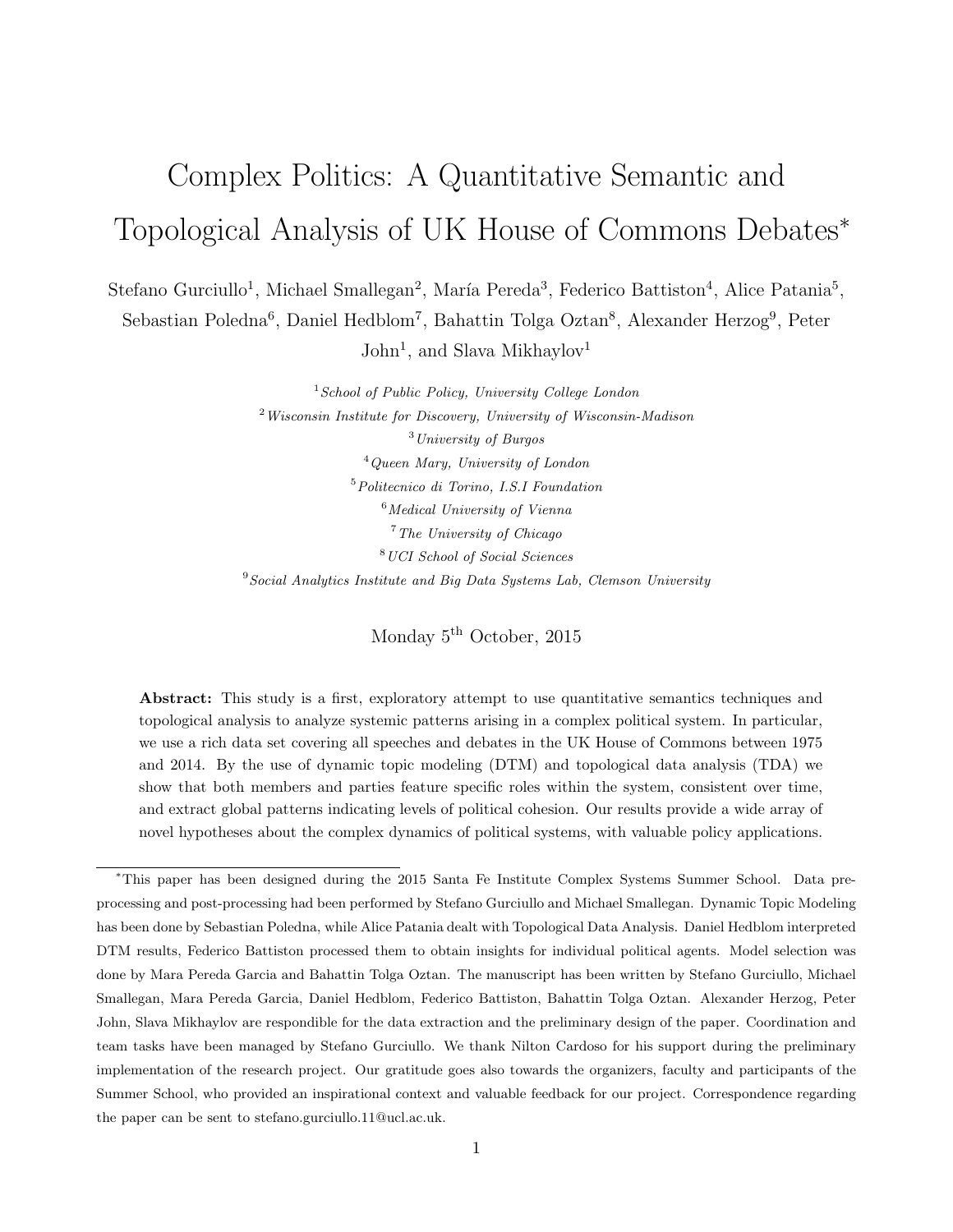# 1 Introduction

Complexity science has grown to become an important paradigm within social science. Seminal work, ranging from Axelrod's studies of the emergence of cooperation [1] to Arthur's conceptualization of the economy as a complex system [2], has had a significant impact in sociology and economics. Applications of complex systems methodologies in these two fields have made it possible to analyze interesting real world phenomena such as status-seeking in online communities [3] and financial shock contagion and impact [4] in a way which would have been impossible with traditional tools.

Compared to such advances, political science and public policy studies appear to have been less exposed to complexity science. While theoretical studies depicting political systems as complex system do exist [5], empirical investigations are still few and far between. The reason is straightforward: lack of data has prevented researchers from uncovering the complex dynamics behind political affairs. The trend is, however, changing thanks to novel data sets and advances in the processing of unstructured information.

This study is a first, exploratory attempt to contribute to this line of work. We investigate systemic patterns arising in the UK House of Commons by applying quantitative semantics techniques and topological analysis on its debates between 1975 and 2014. We discover that both members and parties feature specific roles within the system, consistent over time and providing room for novel hypotheses about the complex dynamics of political systems.

Four more sections follow these paragraphs. First, we contextualize our research on the grounds of past scholarly attempts of defining political institutions and policy as complex systems. Second, we introduce the Hansard political speeches dataset, presenting its key summary statistics and features. The section is followed by an explanation of the methods used to extract patterns from the data, namely Dynamic Topic Modelling (DTM) and Topological Data Analysis (TDA). Section 5 shows and interprets the results of this work, with an elaboration of potential hypotheses explaining them. We conclude by summarizing our findings and providing routes for future work.

# 2 Background: Complexity and Political Science

The *structuralist* perspective is a well established paradigm in political theory. It views politics as a system of interacting agents aimed at the distribution of power and the management of some aspects of public social life [6, 7]. Since its beginning, the structuralist school has experienced several declinations [8, 9], yet it has not met formally complex systems studies until recently. Jervis [10] and Rhee [11] are among the first to assume that political life behaves as a self-organizing system pressured by macroevolutionary forces. According to these scholars, political institutions change both their nature and surroundings to strive, influenced by the aggregate dynamics and interests of the actors who form them and the stakeholders of their decision-making process.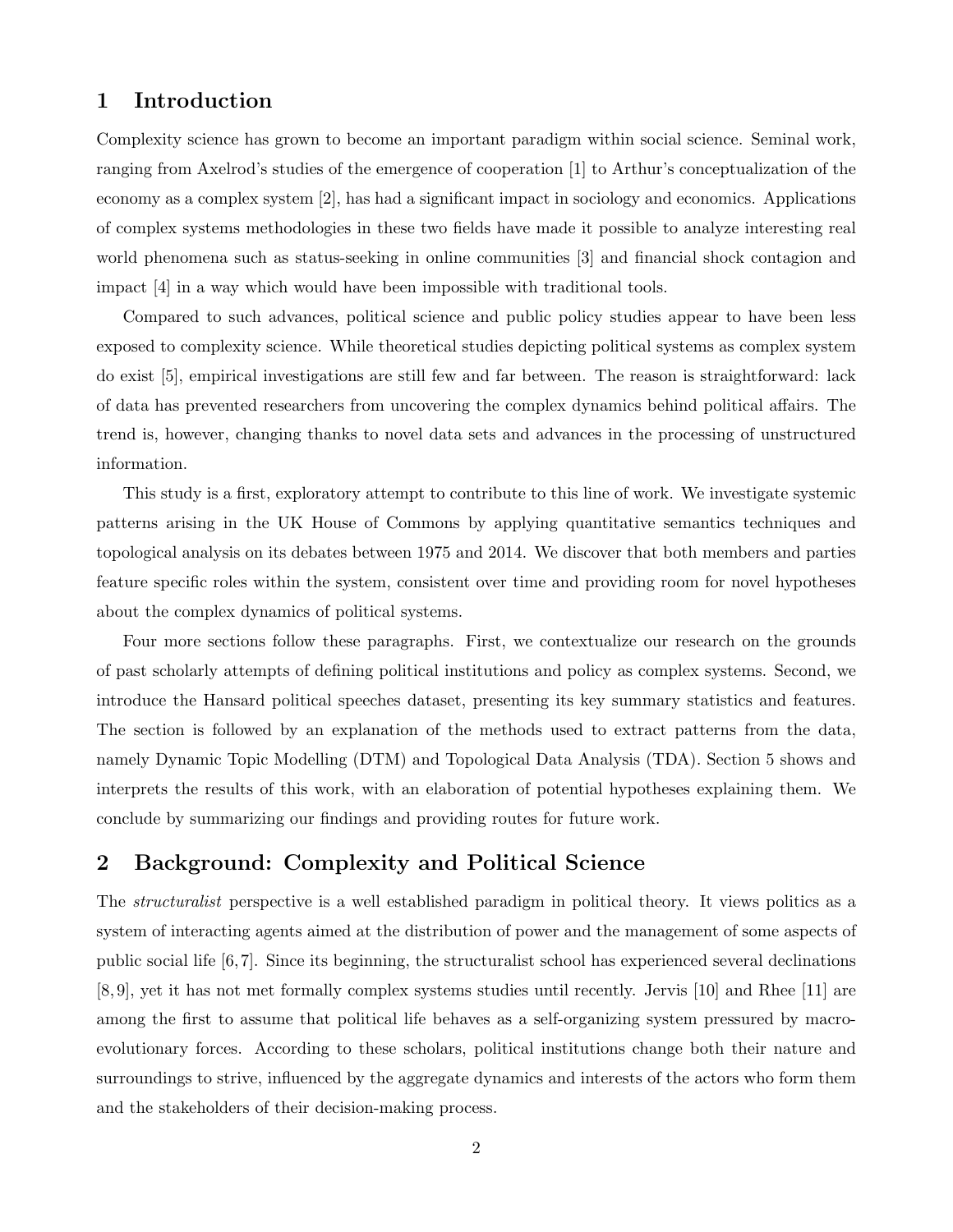The view is indeed interesting and worth exploring, yet current endeavors have only fueled a narrative for general recommendations for the policy maker; little progress has been made in terms of quantitative analysis and rigorous testing of hypotheses. The main reason for this is that it hard to empirically identify policy effects in the presence of non-linear feedback phenomena [12]. Instead, the practitioner is advised not to rely on a single strategy but to diversify their policy actions [13, 14].

Of more interest to this paper are the attempts to account for policy dynamics with the punctuated equilibrium hypothesis. Works by Baumgartner and Jones [15] and Workman et al. [16] suggest that policy actors are surrounded by an enormous amount of signals that is relevant for their decision-making processes. Yet, such actors are affected by cognitive constraints that render them boundedly rational [17], leading them to perform their decision-making by ignoring most of the signals and concentrate only on a few. The result is a 'policy punctuated' type of dynamics: the attention of policy makers would be strictly focused on a few issues, with minimal attention to others [5]. Sudden changes followed by systemic positive feedback (the so-called 'bandwagon effects' [18, 19] would cause shifts of priorities in policy agendas. The cause of such mutations may originate from any of the external signals that actors are subject to: economic trends, opinion polls, new governmental appointments.

The frameworks mentioned are valuable in understanding policy dynamics from a complex systems narrative, however, few are the efforts to empirically validate them, being limited mainly to qualitative investigations [20]. Differently from other social sciences, the study of public policy eschewed the possibility to gather the right kind of data to quantitatively understand these phenomena.

In this paper we propose an approach to explore policy dynamics - thus allowing the testing of hypotheses on its nature and patterns - based on the processing of information coming from unstructured textual data. We focus on a specific political institution, the House of Commons of the United Kingdom.

On a first inspection, the House of Commons may appear as a very structured, hierarchical institution. Top-down organization in the form of agenda setting and debate management would make its legislative power quite orderly. In line with the literature cited, we challenge this view by stating that an orderly hierarchical structure coexists with a complex dynamics of political interests, that eventually are crystallized in the form of policy actions through bills. Each member of the House possesses a unique set of interests and preferred political issues, which are dispersed through information dissemination and assimilation. We identify and measure those by analyzing their very speeches and debates, contained in a novel data set presented in the next section.

### 3 The data

Our data is composed of the minutes of all debates occurred at the UK House of Commons between the years 1974-2014. These are extracted from a larger dataset that features speeches dating back from 1935. As outlined in Escher [21], all the information has been extracted from a transparency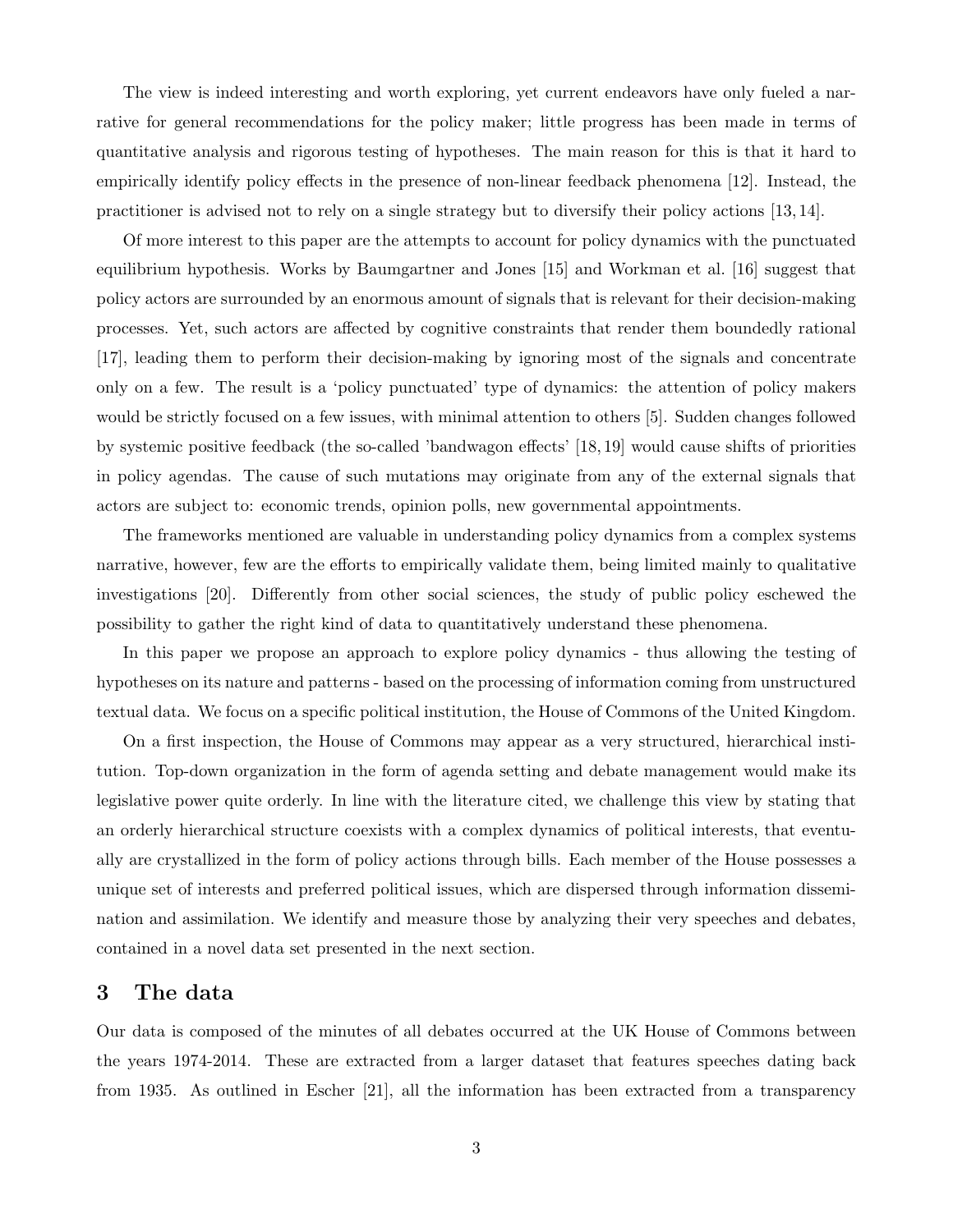website known as TheyWorkForYou.com, which provides access to UK parliamentary records and other Member of Parliament (MP) information. The information has been downloaded in XML format and processed in Python, where all parts of speech but names and adjectives have been removed. Overall, the dataset contains over 3.7 million individual speeches. In order to allow a dynamic modeling of the data, we divide the observations by parliamentary sessions, which commence with the initial speech of the Queen to the House and ranging about 12 calendar months. We obtain a total of 37 sessions, with an average of about 4800 contributions per session. The number of parliamentary speakers revolves around 630 at each time unit.

To have a sense of the nature of the speeches, Table 1 shows their median length (measured in number of words), as well as the  $10^{th}$  and  $90^{th}$  percentiles. It can be observed that their length distributions start being skewed more to the right during the 2001-2002 session, accompanied by an increase in the median. The novel pattern indicates a phase shift in the parliamentary activities, perhaps first caused by the concern for post-9/11 terrorism activities, then to economic and social issues affecting the country during the periods pre- and post-financial and debt crisis.

We assume that parliamentary speeches are manifestations of the political interests of the speakers. This implies that by extracting and analyzing their semantic information - i.e. knowing what and how much a speaker talks about a determined policy topic in relation to others - we are able to attain insights on their roles and attitudes within the House of Commons decision-making system. Our goal is reached with the application of dynamic topic modeling and topological data analysis on the dataset, as illustrated in the following section.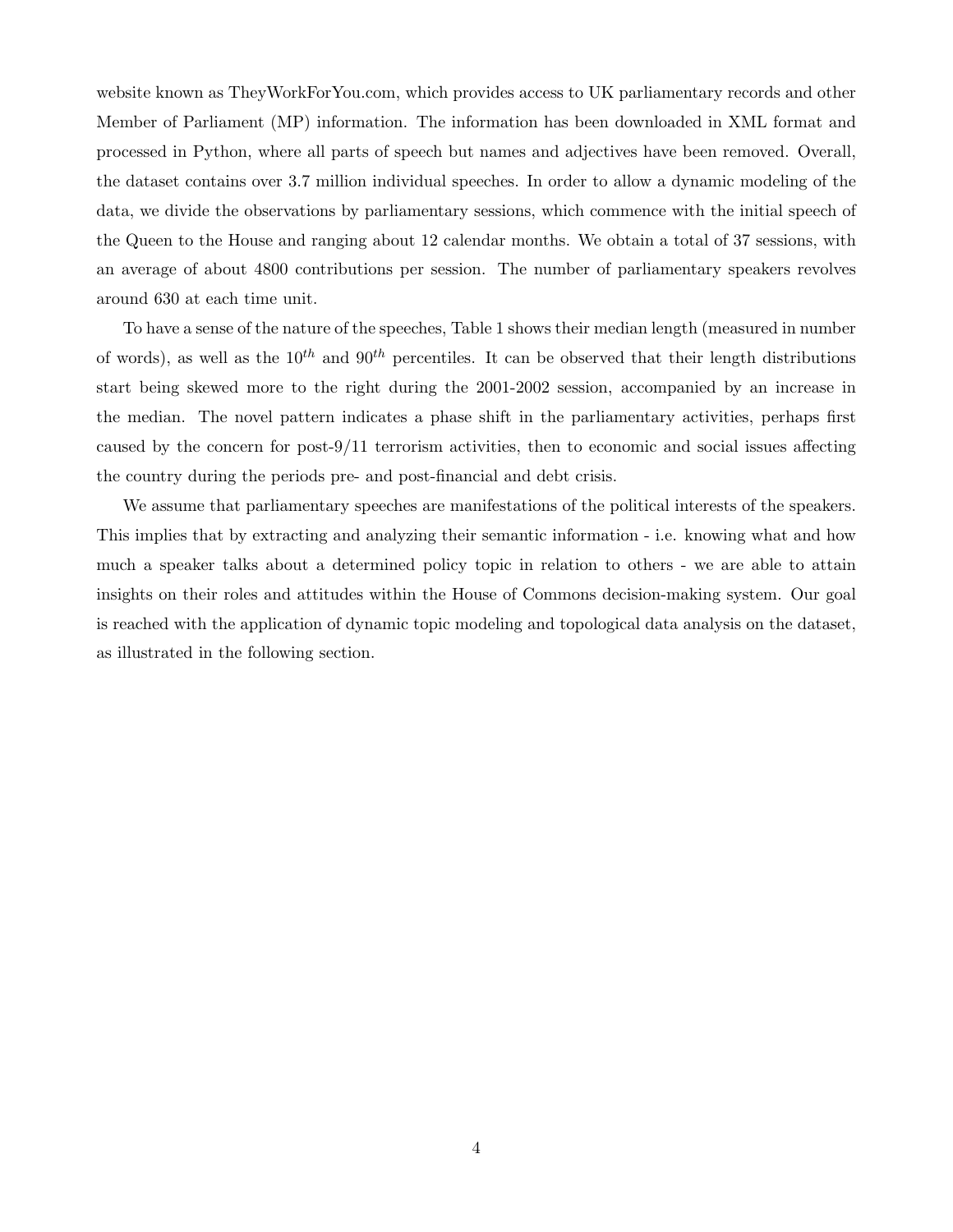| 4701<br>1974-1975<br>623<br>57299<br>152<br>24<br>330<br>4702<br>627<br>59699<br>149<br>$\bf{22}$<br>321<br>1975-1976<br>23<br>4703<br>1976-1977<br>618<br>49036<br>155<br>326<br>626<br>55888<br>$\bf{22}$<br>323<br>4704<br>1977-1978<br>154<br>4705<br>1978-1979<br>583<br>24338<br>162<br>$\bf 25$<br>331<br>$\bf{21}$<br>4802<br>1980-1981<br>617<br>46559<br>157<br>331<br>624<br>154<br>$\bf{22}$<br>331<br>4803<br>1981-1982<br>51475<br>4804<br>1982-1983<br>608<br>34148<br>153<br>$\rm 20$<br>332<br>644<br>67329<br>152<br>20<br>335<br>4901<br>1983-1984<br>4902<br>1984-1985<br>640<br>57241<br>155<br>19<br>342<br>20<br>4903<br>639<br>57578<br>158<br>345<br>1985-1986<br>4904<br>1986-1987<br>628<br>34633<br>153<br>17<br>349<br>642<br>71333<br>$1\,7$<br>349<br>5001<br>1987-1988<br>157<br>5002<br>1988-1989<br>647<br>57016<br>160<br>17<br>360<br>5003<br>648<br>53349<br>163<br>17<br>1989-1990<br>358<br>5004<br>1990-1991<br>642<br>50259<br>166<br>19<br>361<br>5005<br>1991-1992<br>614<br>22313<br>157<br>17<br>355<br>169<br>5101<br>1992-1993<br>645<br>70305<br>19<br>356<br>5102<br>1993-1994<br>644<br>45979<br>160<br>$1\,7$<br>338<br>642<br>165<br>18<br>5103<br>1994-1995<br>45202<br>345<br>5104<br>629<br>43544<br>168<br>18<br>353<br>1995-1996<br>609<br>24329<br>5105<br>1996-1997<br>169<br>18<br>358<br>652<br>5201<br>1997-1998<br>74796<br>169<br>18<br>358<br>5202<br>644<br>172<br>$1\,7$<br>369<br>1998-1999<br>47767<br>5203<br>1999-2000<br>644<br>54965<br>166<br>17<br>362<br>5204<br>621<br>25692<br>176<br>17<br>2000-2001<br>379<br>5301<br>2001-2002<br>645<br>55227<br>273<br>$\bf 28$<br>1572<br>5302<br>645<br>52591<br>256<br>30<br>2002-2003<br>1330<br>5303<br>2003-2004<br>636<br>47947<br>259<br>34<br>1400<br>262<br>5304<br>2004-2005<br>611<br>20549<br>31<br>1379.4<br>5401<br>2005-2006<br>634<br>64507<br>254<br>35<br>1269<br>5402<br>628<br>40142<br>264<br>39<br>1356.9<br>2006-2007<br>5403<br>2007-2008<br>630<br>50175<br>254<br>30<br>1234.6<br>5404<br>622<br>39883<br>253<br>35<br>2008-2009<br>1322<br>239<br>5405<br>2009-2010<br>596<br>21452<br>36<br>1230<br>639<br>222<br>5502<br>2012-2013<br>53975<br>44<br>1104.6<br>634<br>46467<br>225<br>46<br>5503<br>2013-2014<br>1165 | <b>Session ID</b> | Year    | Number of Speakers | Number of speeches | Median length of speeches | 10th percentile | 90th percentile |
|------------------------------------------------------------------------------------------------------------------------------------------------------------------------------------------------------------------------------------------------------------------------------------------------------------------------------------------------------------------------------------------------------------------------------------------------------------------------------------------------------------------------------------------------------------------------------------------------------------------------------------------------------------------------------------------------------------------------------------------------------------------------------------------------------------------------------------------------------------------------------------------------------------------------------------------------------------------------------------------------------------------------------------------------------------------------------------------------------------------------------------------------------------------------------------------------------------------------------------------------------------------------------------------------------------------------------------------------------------------------------------------------------------------------------------------------------------------------------------------------------------------------------------------------------------------------------------------------------------------------------------------------------------------------------------------------------------------------------------------------------------------------------------------------------------------------------------------------------------------------------------------------------------------------------------------------------------------------------------------------------------------------------------------------------------------------------------------------------------------------------------------------------------------------------------------------------------------------------------------------------------------------|-------------------|---------|--------------------|--------------------|---------------------------|-----------------|-----------------|
|                                                                                                                                                                                                                                                                                                                                                                                                                                                                                                                                                                                                                                                                                                                                                                                                                                                                                                                                                                                                                                                                                                                                                                                                                                                                                                                                                                                                                                                                                                                                                                                                                                                                                                                                                                                                                                                                                                                                                                                                                                                                                                                                                                                                                                                                        |                   |         |                    |                    |                           |                 |                 |
|                                                                                                                                                                                                                                                                                                                                                                                                                                                                                                                                                                                                                                                                                                                                                                                                                                                                                                                                                                                                                                                                                                                                                                                                                                                                                                                                                                                                                                                                                                                                                                                                                                                                                                                                                                                                                                                                                                                                                                                                                                                                                                                                                                                                                                                                        |                   |         |                    |                    |                           |                 |                 |
|                                                                                                                                                                                                                                                                                                                                                                                                                                                                                                                                                                                                                                                                                                                                                                                                                                                                                                                                                                                                                                                                                                                                                                                                                                                                                                                                                                                                                                                                                                                                                                                                                                                                                                                                                                                                                                                                                                                                                                                                                                                                                                                                                                                                                                                                        |                   |         |                    |                    |                           |                 |                 |
|                                                                                                                                                                                                                                                                                                                                                                                                                                                                                                                                                                                                                                                                                                                                                                                                                                                                                                                                                                                                                                                                                                                                                                                                                                                                                                                                                                                                                                                                                                                                                                                                                                                                                                                                                                                                                                                                                                                                                                                                                                                                                                                                                                                                                                                                        |                   |         |                    |                    |                           |                 |                 |
|                                                                                                                                                                                                                                                                                                                                                                                                                                                                                                                                                                                                                                                                                                                                                                                                                                                                                                                                                                                                                                                                                                                                                                                                                                                                                                                                                                                                                                                                                                                                                                                                                                                                                                                                                                                                                                                                                                                                                                                                                                                                                                                                                                                                                                                                        |                   |         |                    |                    |                           |                 |                 |
|                                                                                                                                                                                                                                                                                                                                                                                                                                                                                                                                                                                                                                                                                                                                                                                                                                                                                                                                                                                                                                                                                                                                                                                                                                                                                                                                                                                                                                                                                                                                                                                                                                                                                                                                                                                                                                                                                                                                                                                                                                                                                                                                                                                                                                                                        |                   |         |                    |                    |                           |                 |                 |
|                                                                                                                                                                                                                                                                                                                                                                                                                                                                                                                                                                                                                                                                                                                                                                                                                                                                                                                                                                                                                                                                                                                                                                                                                                                                                                                                                                                                                                                                                                                                                                                                                                                                                                                                                                                                                                                                                                                                                                                                                                                                                                                                                                                                                                                                        |                   |         |                    |                    |                           |                 |                 |
|                                                                                                                                                                                                                                                                                                                                                                                                                                                                                                                                                                                                                                                                                                                                                                                                                                                                                                                                                                                                                                                                                                                                                                                                                                                                                                                                                                                                                                                                                                                                                                                                                                                                                                                                                                                                                                                                                                                                                                                                                                                                                                                                                                                                                                                                        |                   |         |                    |                    |                           |                 |                 |
|                                                                                                                                                                                                                                                                                                                                                                                                                                                                                                                                                                                                                                                                                                                                                                                                                                                                                                                                                                                                                                                                                                                                                                                                                                                                                                                                                                                                                                                                                                                                                                                                                                                                                                                                                                                                                                                                                                                                                                                                                                                                                                                                                                                                                                                                        |                   |         |                    |                    |                           |                 |                 |
|                                                                                                                                                                                                                                                                                                                                                                                                                                                                                                                                                                                                                                                                                                                                                                                                                                                                                                                                                                                                                                                                                                                                                                                                                                                                                                                                                                                                                                                                                                                                                                                                                                                                                                                                                                                                                                                                                                                                                                                                                                                                                                                                                                                                                                                                        |                   |         |                    |                    |                           |                 |                 |
|                                                                                                                                                                                                                                                                                                                                                                                                                                                                                                                                                                                                                                                                                                                                                                                                                                                                                                                                                                                                                                                                                                                                                                                                                                                                                                                                                                                                                                                                                                                                                                                                                                                                                                                                                                                                                                                                                                                                                                                                                                                                                                                                                                                                                                                                        |                   |         |                    |                    |                           |                 |                 |
|                                                                                                                                                                                                                                                                                                                                                                                                                                                                                                                                                                                                                                                                                                                                                                                                                                                                                                                                                                                                                                                                                                                                                                                                                                                                                                                                                                                                                                                                                                                                                                                                                                                                                                                                                                                                                                                                                                                                                                                                                                                                                                                                                                                                                                                                        |                   |         |                    |                    |                           |                 |                 |
|                                                                                                                                                                                                                                                                                                                                                                                                                                                                                                                                                                                                                                                                                                                                                                                                                                                                                                                                                                                                                                                                                                                                                                                                                                                                                                                                                                                                                                                                                                                                                                                                                                                                                                                                                                                                                                                                                                                                                                                                                                                                                                                                                                                                                                                                        |                   |         |                    |                    |                           |                 |                 |
|                                                                                                                                                                                                                                                                                                                                                                                                                                                                                                                                                                                                                                                                                                                                                                                                                                                                                                                                                                                                                                                                                                                                                                                                                                                                                                                                                                                                                                                                                                                                                                                                                                                                                                                                                                                                                                                                                                                                                                                                                                                                                                                                                                                                                                                                        |                   |         |                    |                    |                           |                 |                 |
|                                                                                                                                                                                                                                                                                                                                                                                                                                                                                                                                                                                                                                                                                                                                                                                                                                                                                                                                                                                                                                                                                                                                                                                                                                                                                                                                                                                                                                                                                                                                                                                                                                                                                                                                                                                                                                                                                                                                                                                                                                                                                                                                                                                                                                                                        |                   |         |                    |                    |                           |                 |                 |
|                                                                                                                                                                                                                                                                                                                                                                                                                                                                                                                                                                                                                                                                                                                                                                                                                                                                                                                                                                                                                                                                                                                                                                                                                                                                                                                                                                                                                                                                                                                                                                                                                                                                                                                                                                                                                                                                                                                                                                                                                                                                                                                                                                                                                                                                        |                   |         |                    |                    |                           |                 |                 |
|                                                                                                                                                                                                                                                                                                                                                                                                                                                                                                                                                                                                                                                                                                                                                                                                                                                                                                                                                                                                                                                                                                                                                                                                                                                                                                                                                                                                                                                                                                                                                                                                                                                                                                                                                                                                                                                                                                                                                                                                                                                                                                                                                                                                                                                                        |                   |         |                    |                    |                           |                 |                 |
|                                                                                                                                                                                                                                                                                                                                                                                                                                                                                                                                                                                                                                                                                                                                                                                                                                                                                                                                                                                                                                                                                                                                                                                                                                                                                                                                                                                                                                                                                                                                                                                                                                                                                                                                                                                                                                                                                                                                                                                                                                                                                                                                                                                                                                                                        |                   |         |                    |                    |                           |                 |                 |
|                                                                                                                                                                                                                                                                                                                                                                                                                                                                                                                                                                                                                                                                                                                                                                                                                                                                                                                                                                                                                                                                                                                                                                                                                                                                                                                                                                                                                                                                                                                                                                                                                                                                                                                                                                                                                                                                                                                                                                                                                                                                                                                                                                                                                                                                        |                   |         |                    |                    |                           |                 |                 |
|                                                                                                                                                                                                                                                                                                                                                                                                                                                                                                                                                                                                                                                                                                                                                                                                                                                                                                                                                                                                                                                                                                                                                                                                                                                                                                                                                                                                                                                                                                                                                                                                                                                                                                                                                                                                                                                                                                                                                                                                                                                                                                                                                                                                                                                                        |                   |         |                    |                    |                           |                 |                 |
|                                                                                                                                                                                                                                                                                                                                                                                                                                                                                                                                                                                                                                                                                                                                                                                                                                                                                                                                                                                                                                                                                                                                                                                                                                                                                                                                                                                                                                                                                                                                                                                                                                                                                                                                                                                                                                                                                                                                                                                                                                                                                                                                                                                                                                                                        |                   |         |                    |                    |                           |                 |                 |
|                                                                                                                                                                                                                                                                                                                                                                                                                                                                                                                                                                                                                                                                                                                                                                                                                                                                                                                                                                                                                                                                                                                                                                                                                                                                                                                                                                                                                                                                                                                                                                                                                                                                                                                                                                                                                                                                                                                                                                                                                                                                                                                                                                                                                                                                        |                   |         |                    |                    |                           |                 |                 |
|                                                                                                                                                                                                                                                                                                                                                                                                                                                                                                                                                                                                                                                                                                                                                                                                                                                                                                                                                                                                                                                                                                                                                                                                                                                                                                                                                                                                                                                                                                                                                                                                                                                                                                                                                                                                                                                                                                                                                                                                                                                                                                                                                                                                                                                                        |                   |         |                    |                    |                           |                 |                 |
|                                                                                                                                                                                                                                                                                                                                                                                                                                                                                                                                                                                                                                                                                                                                                                                                                                                                                                                                                                                                                                                                                                                                                                                                                                                                                                                                                                                                                                                                                                                                                                                                                                                                                                                                                                                                                                                                                                                                                                                                                                                                                                                                                                                                                                                                        |                   |         |                    |                    |                           |                 |                 |
|                                                                                                                                                                                                                                                                                                                                                                                                                                                                                                                                                                                                                                                                                                                                                                                                                                                                                                                                                                                                                                                                                                                                                                                                                                                                                                                                                                                                                                                                                                                                                                                                                                                                                                                                                                                                                                                                                                                                                                                                                                                                                                                                                                                                                                                                        |                   |         |                    |                    |                           |                 |                 |
|                                                                                                                                                                                                                                                                                                                                                                                                                                                                                                                                                                                                                                                                                                                                                                                                                                                                                                                                                                                                                                                                                                                                                                                                                                                                                                                                                                                                                                                                                                                                                                                                                                                                                                                                                                                                                                                                                                                                                                                                                                                                                                                                                                                                                                                                        |                   |         |                    |                    |                           |                 |                 |
|                                                                                                                                                                                                                                                                                                                                                                                                                                                                                                                                                                                                                                                                                                                                                                                                                                                                                                                                                                                                                                                                                                                                                                                                                                                                                                                                                                                                                                                                                                                                                                                                                                                                                                                                                                                                                                                                                                                                                                                                                                                                                                                                                                                                                                                                        |                   |         |                    |                    |                           |                 |                 |
|                                                                                                                                                                                                                                                                                                                                                                                                                                                                                                                                                                                                                                                                                                                                                                                                                                                                                                                                                                                                                                                                                                                                                                                                                                                                                                                                                                                                                                                                                                                                                                                                                                                                                                                                                                                                                                                                                                                                                                                                                                                                                                                                                                                                                                                                        |                   |         |                    |                    |                           |                 |                 |
|                                                                                                                                                                                                                                                                                                                                                                                                                                                                                                                                                                                                                                                                                                                                                                                                                                                                                                                                                                                                                                                                                                                                                                                                                                                                                                                                                                                                                                                                                                                                                                                                                                                                                                                                                                                                                                                                                                                                                                                                                                                                                                                                                                                                                                                                        |                   |         |                    |                    |                           |                 |                 |
|                                                                                                                                                                                                                                                                                                                                                                                                                                                                                                                                                                                                                                                                                                                                                                                                                                                                                                                                                                                                                                                                                                                                                                                                                                                                                                                                                                                                                                                                                                                                                                                                                                                                                                                                                                                                                                                                                                                                                                                                                                                                                                                                                                                                                                                                        |                   |         |                    |                    |                           |                 |                 |
|                                                                                                                                                                                                                                                                                                                                                                                                                                                                                                                                                                                                                                                                                                                                                                                                                                                                                                                                                                                                                                                                                                                                                                                                                                                                                                                                                                                                                                                                                                                                                                                                                                                                                                                                                                                                                                                                                                                                                                                                                                                                                                                                                                                                                                                                        |                   |         |                    |                    |                           |                 |                 |
|                                                                                                                                                                                                                                                                                                                                                                                                                                                                                                                                                                                                                                                                                                                                                                                                                                                                                                                                                                                                                                                                                                                                                                                                                                                                                                                                                                                                                                                                                                                                                                                                                                                                                                                                                                                                                                                                                                                                                                                                                                                                                                                                                                                                                                                                        |                   |         |                    |                    |                           |                 |                 |
|                                                                                                                                                                                                                                                                                                                                                                                                                                                                                                                                                                                                                                                                                                                                                                                                                                                                                                                                                                                                                                                                                                                                                                                                                                                                                                                                                                                                                                                                                                                                                                                                                                                                                                                                                                                                                                                                                                                                                                                                                                                                                                                                                                                                                                                                        |                   |         |                    |                    |                           |                 |                 |
|                                                                                                                                                                                                                                                                                                                                                                                                                                                                                                                                                                                                                                                                                                                                                                                                                                                                                                                                                                                                                                                                                                                                                                                                                                                                                                                                                                                                                                                                                                                                                                                                                                                                                                                                                                                                                                                                                                                                                                                                                                                                                                                                                                                                                                                                        |                   |         |                    |                    |                           |                 |                 |
|                                                                                                                                                                                                                                                                                                                                                                                                                                                                                                                                                                                                                                                                                                                                                                                                                                                                                                                                                                                                                                                                                                                                                                                                                                                                                                                                                                                                                                                                                                                                                                                                                                                                                                                                                                                                                                                                                                                                                                                                                                                                                                                                                                                                                                                                        |                   |         |                    |                    |                           |                 |                 |
|                                                                                                                                                                                                                                                                                                                                                                                                                                                                                                                                                                                                                                                                                                                                                                                                                                                                                                                                                                                                                                                                                                                                                                                                                                                                                                                                                                                                                                                                                                                                                                                                                                                                                                                                                                                                                                                                                                                                                                                                                                                                                                                                                                                                                                                                        |                   |         |                    |                    |                           |                 |                 |
|                                                                                                                                                                                                                                                                                                                                                                                                                                                                                                                                                                                                                                                                                                                                                                                                                                                                                                                                                                                                                                                                                                                                                                                                                                                                                                                                                                                                                                                                                                                                                                                                                                                                                                                                                                                                                                                                                                                                                                                                                                                                                                                                                                                                                                                                        |                   |         |                    |                    |                           |                 |                 |
|                                                                                                                                                                                                                                                                                                                                                                                                                                                                                                                                                                                                                                                                                                                                                                                                                                                                                                                                                                                                                                                                                                                                                                                                                                                                                                                                                                                                                                                                                                                                                                                                                                                                                                                                                                                                                                                                                                                                                                                                                                                                                                                                                                                                                                                                        |                   | Average | 630                | 47973              | 187                       | 24              | 631             |

Table 1: UK House of Commons Debates - Summary statistics.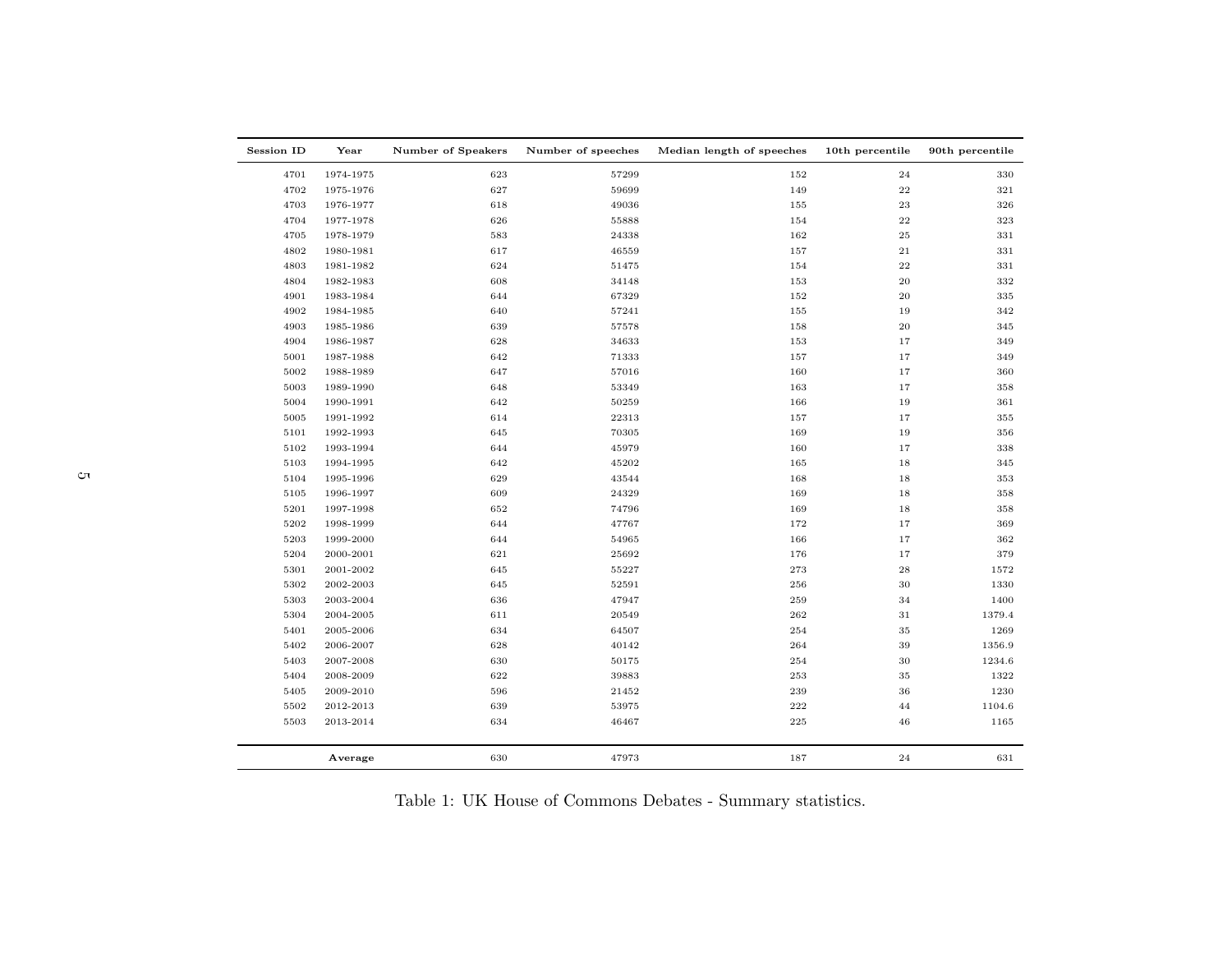## 4 Methods

#### 4.1 Dynamic Topic Modeling

The political interests of House of Commons speakers are latent variables which, we assume, manifest themselves in the debates. Traditional approaches in the social sciences would attempt to unearth them through methods such as word counts and tag clouds [22, 23]. These would not yield valuable insights for our goal, as they are not able to provide a clear-cut, definite range of semantic sets - policy topics - that change over time. For this reason, we adopt an unsupervised machine learning approach known as Dynamic Topic Modeling (DTM).

Topic models are a family of generative probabilistic models aimed at classifying co-occurring words in text corpora into specific groups or distributions [24,25]. DTM, more specifically, captures the evolution of topics in a sequentially organized corpus of documents. Given a T number of topics pre-defined by the user, DTM assigns the probability that a words appears in any of them by the use of a state space model, which incorporates assumptions about the shape of the topics distributions. For a detailed mathematical account of the model and the respective algorithm, see [26].

Empirical applications of topic models have shown that the inferred topic distributions often feature semantically valuable content [27]. In a previous work, the application of Latent Dirichlet Allocation, a specific kind of topic model, on House of Commons speeches has demonstrated that the resulting topics conform very closely with policy categories as produced by human-based content analysis [28]. We depart from this finding and extend it to identify policy topics and how their composition and nature mutate over time. The work flow is as follows:

- 1. The corpus of speeches is split into 37 time slices, corresponding to the parliamentary sessions. For each session, all speeches made by the same MP are aggregated into a single document.
- 2. A vocabulary and a term-document matrix are produced out of the corpus, and fed to the DTM script. The number of topics  $T$  is 15. Appendix A explains the cross-validation approach followed to determine it.
- 3. DTM results are used to evaluate a dynamic probability vector for each MP at each time slice. In other words, for each session that a speaker takes part to, the probability that his speeches are classified to any of the 15 topics is calculated.
- 4. House of Commons speakers' probability vectors are analyzed to identify patterns and roles across individuals and parties.

The corpus pre- and post-processing is performed in Python. The DTM model is run on a C script.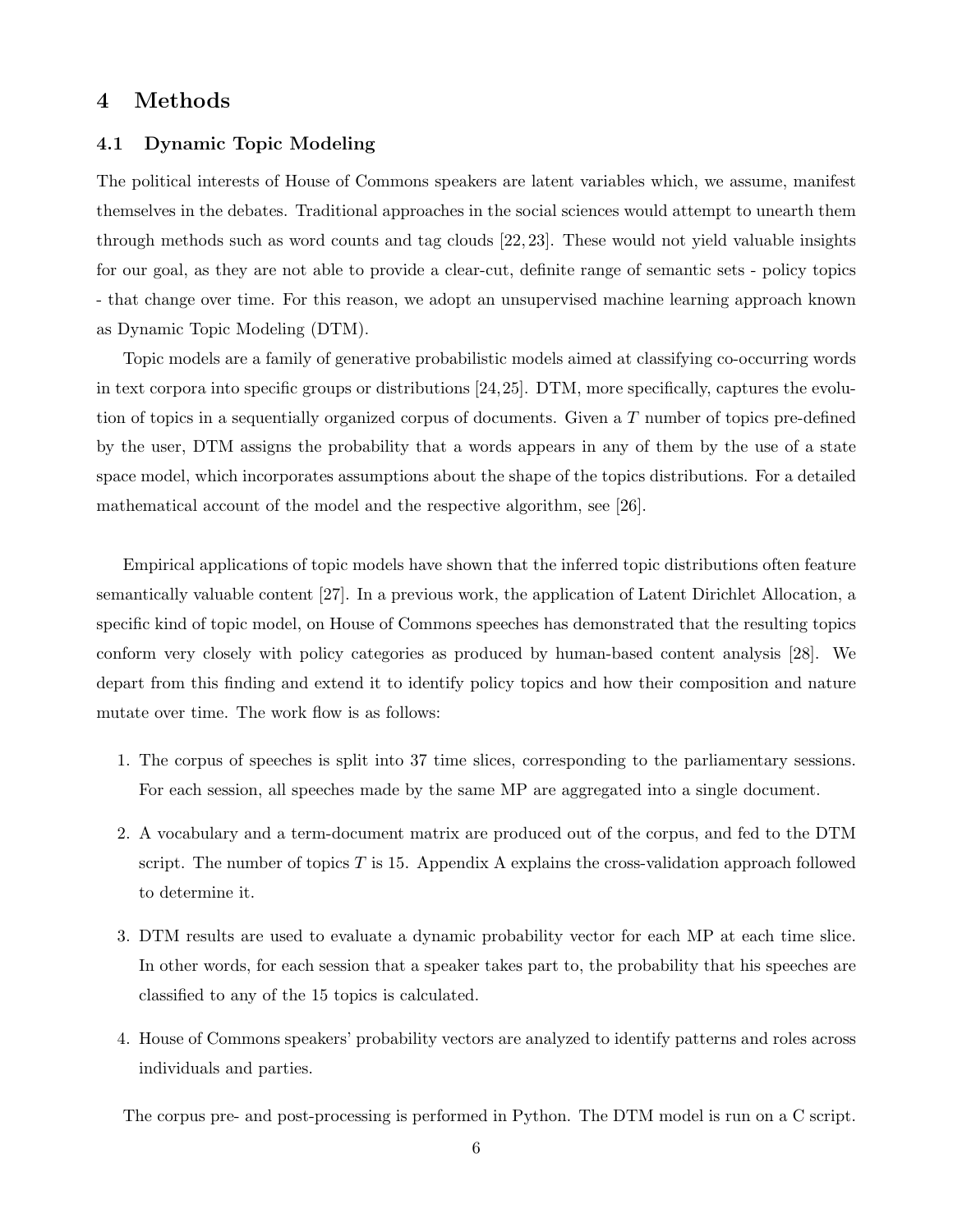#### 4.2 Topological Data Analysis

Topological Data Analysis (TDA) is a relatively new area of research first introduced in 2002 by Gunnar Carlsson [29]. The basic assumption of TDA is that any kind of data can be seen as a sampling of a manifold, which can be studied using topological tools that are sensitive to both large and small scale patterns. In this study we decided to use a partial clustering method based on the Mapper algorithm first introduced in [30] and later commercialized by the company Ayasdi whose main product has the Mapper algorithm at its core. This algorithm has been used before to study voting behaviors of the U.S. House of Representatives in [31].

The basic idea of the Mapper algorithm is to perform clustering across different scales, and then track how these clusters change as the scale varies. To do so a distance and a filtering function are defined on the data. The procedure of Mapper is very simple. At first, an open covering of the data set  $X$  is constructed according to the filtering function  $f : X \to \mathbb{R}$ . The image  $f(X)$  is divided into intervals  $I_k$ of the same range  $\rho$ , such that each interval overlaps with the consequent one. Afterwards the distance function is used to cluster the subsets of data in  $X_k = f^{-1}(I_k)$ , and each cluster is represented in the constructed network by a single point. Edges in the network represent clusters in consequent bins that have points in common.

To capture the temporal dynamics of the speakers, we used the Mapper algorithm with time as a filter function to construct a network representing the main features of the dataset. The choice of a discrete filter forced us to slightly adjust the algorithm: instead of intervals  $I_k = \{t_k\}$  we used single time steps. Notice that given the particular nature of our data, the absence of an overlap in the defined intervals did not imply that the subsets  $X_k$  had no points in common, since each politician can be identified in more than one session depending on the term he was elected in. The choice of the distance function is motivated by the kind of analysis one wants to perform. In the current study we chose the euclidean distance to identify politicians talking about the same topics for a similar time period. The last step for the topological data analysis is to define the clustering method. As clustering method we used the Affinity Propagation algorithm introduced in [32] by Frey and Dueck, since it does not require the number of clusters to be determined or estimated before running the algorithm.

The Mapper Algorithm was coded in Python and the sklearn module was used to implement the Affinity Propagation algorithm.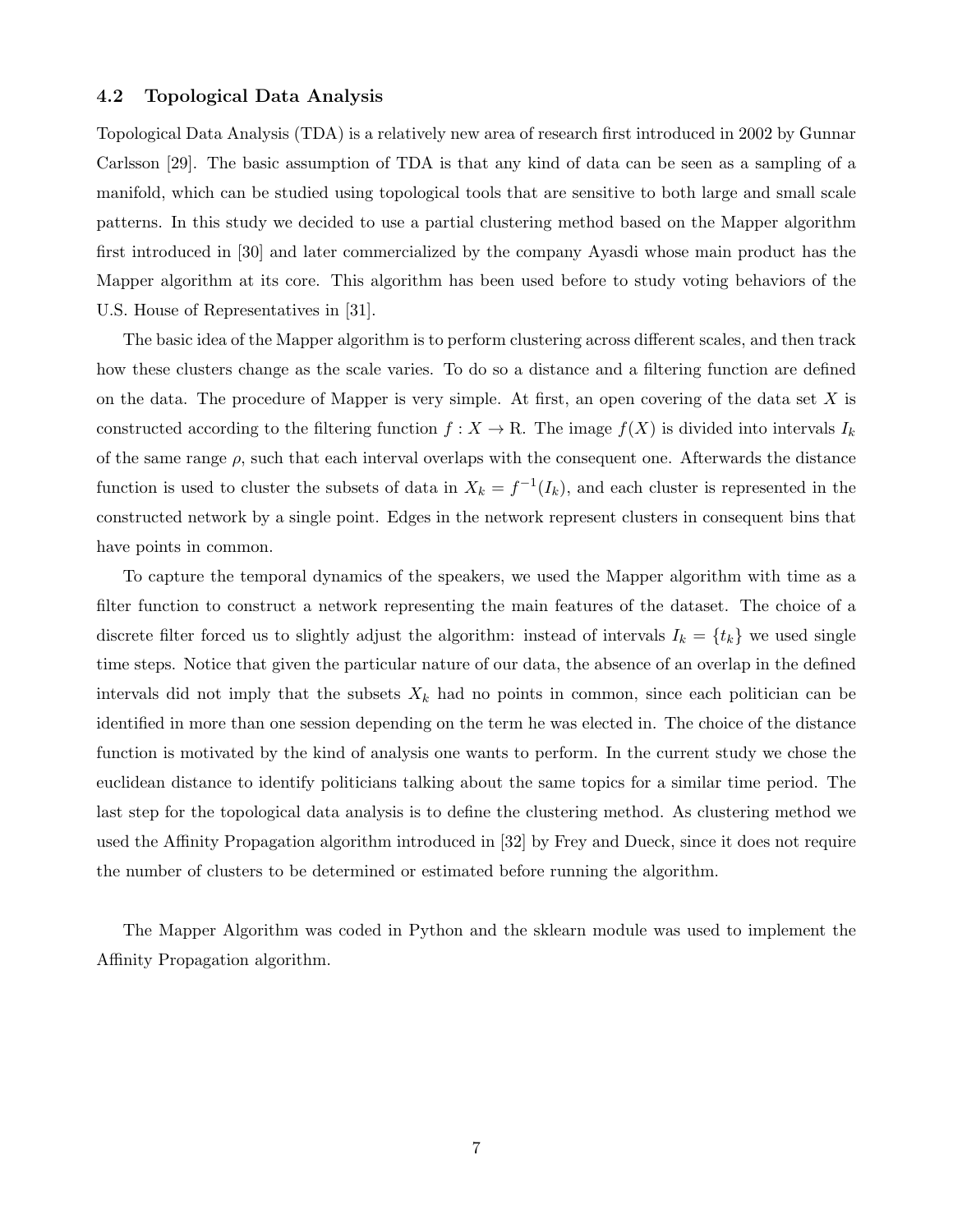## 5 Results

#### 5.1 Topic Distributions

We now turn to the results from the DTM analysis and the topic distributions. Table 2 presents the results from the DTM analysis by topic and session (years 1974-75). The top panel contains the first session and the bottom panel contains the last session covered by our data set (years 2013-14). Each column represents one specific topic and lists the 15 top words on for each topic in order of descending importance, i.e. the probability of appearing in the topic distribution. For example, the first topic in the first session, labeled "International Trade" contains words such as "state", "trade", and "oil". The topics in each column are the most significant topics debated in the UK parliament during the period we study, and will form an integral component in classifying members of the parliament in the section below.

A few things are important to point out regarding the construction of the table. First, the set of topics stays fixed over time. The DTM estimation selects the top words for each topic and for each session. (See the Appendix for a discussion on how to optimally choose the number of topics) Second, there is no formal method behind the assignment of labels to topics. Instead, we have simply tried to exercise good judgment and have labeled the topics accordingly.

Given the selection procedure for topics, the table should mainly be thought of as illustrative of the change in word patterns across topics. Moreover, we need to be careful with not inferring too much from the word distributions alone; the main point of the identified topics will be to classify speakers and construct networks. Keeping this mind, we now proceed to examine some of the changes between the first and the last session. In the "infrastructures" topic, it is clear that we see a shift from words related to colonies and airline logistics, to a focus on airports and airlines. For "regional affairs" we see a shift from quite general words to an apparent focus on words related to Europe and, in particular, to the European Union. One can also observe that among the top words in the "entertainment and media" in the first session, we have "author", "local", and "land." In the last session, the very same topic contains "pub," "sport," "dog," and "beer."

How do the relative importance of different topics evolve over time? Exogenous factors in the economy and society strongly affect which topics speakers spend time on in speeches and debates. At the same time, there is a dynamic interaction of various topics over time and across speakers which causes fluctuations in each topic's relative importance. We will now examine the dynamics of a number of topics which significantly increased or decreased in importance during the period studied. (Note that the remaining topics did not exhibit a clear trend in either direction.) Figure 1 shows three topics (from top to bottom): education, regional affairs, and welfare. For education (top figure), we see a fluctuating, but steady increase in importance. The topic "regional affairs" (middle panel), on the other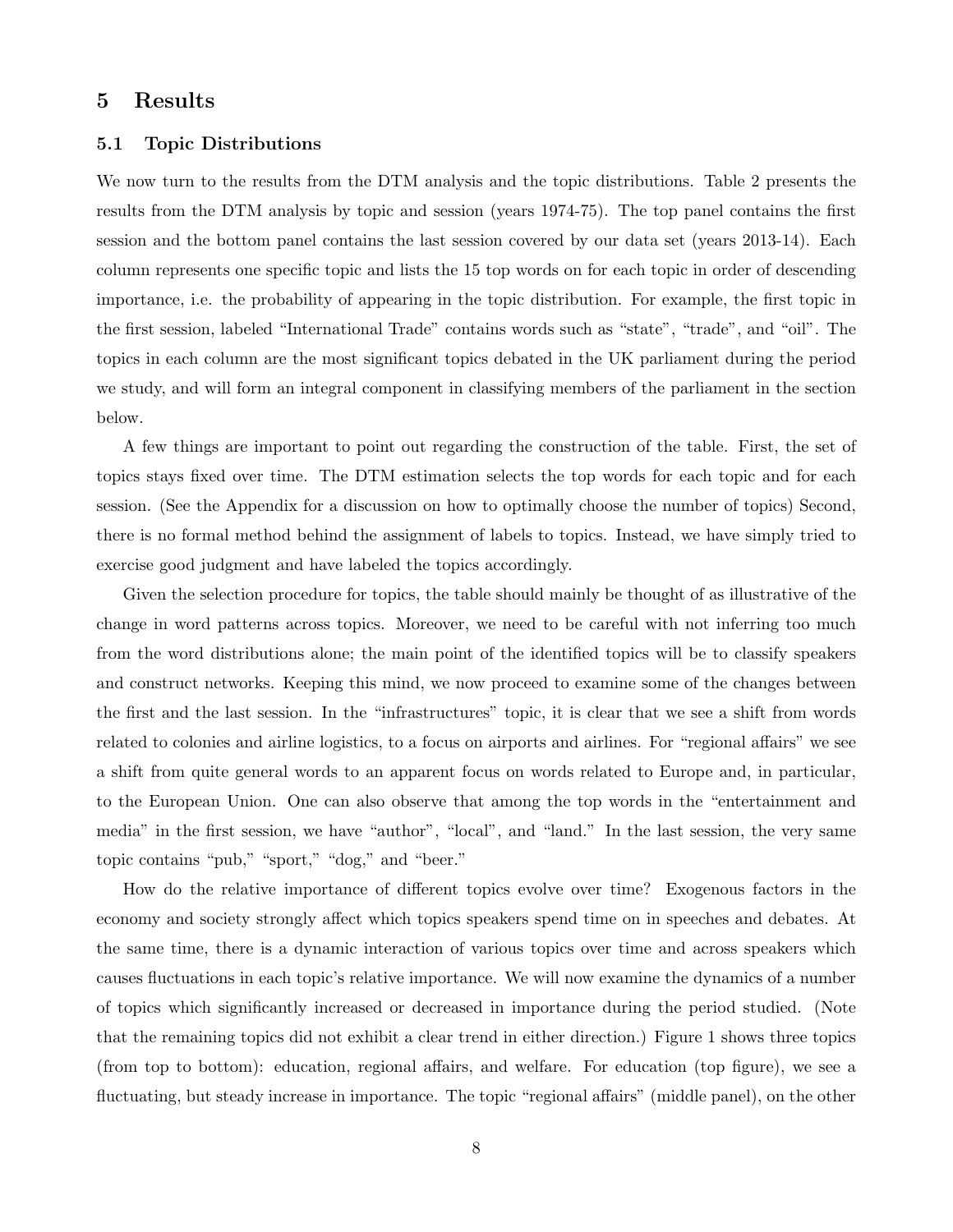hand, increases during the period studied, but exhibits a drop in importance during the late 90s and early 2000s. In contrast, the topic "welfare" (bottom figure) increases substantially during the these years, but remained relatively constant during the 80s and 90s.

Figure 2 shows the three topics with a significant trend of decreasing importance over time. The "health care" topic (top figure) decreased substantially in importance during the 80s and early 90s, but remained fairly constant (at a very low level) during the latter part of the period. For the "primary sector" topic, we see a constant decline over the whole period. Finally, "entertainment and media" exhibits a sudden decline in importance during the late 80s.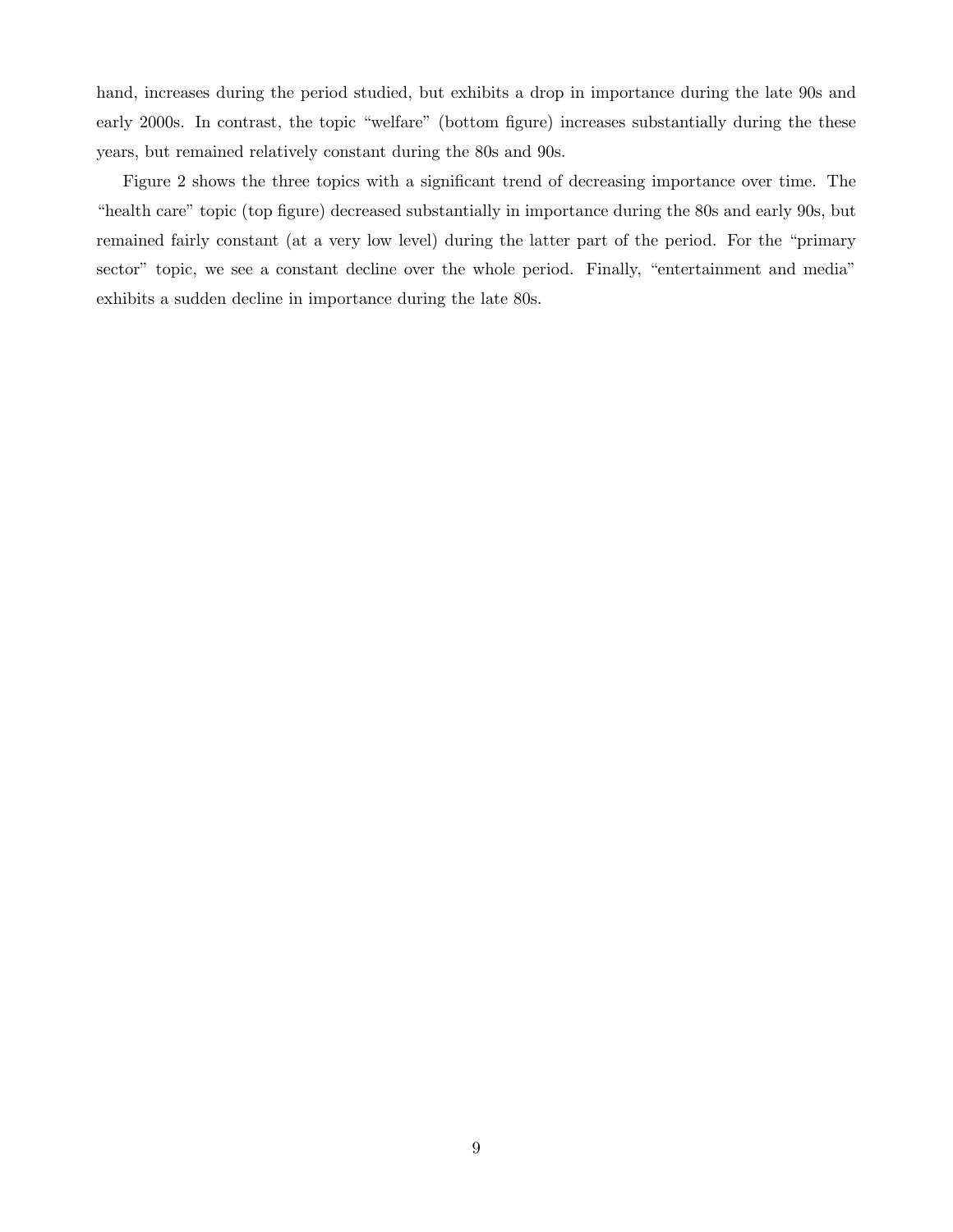| International Trade | Education     | Healthcare | Procedures | Miscellaneous | Economy       | Infrastructures | Welfare   | Regional Affairs | Military  | Foreign Affairs | Entertainment and Media | Transports   | Devolution | Primary sector |
|---------------------|---------------|------------|------------|---------------|---------------|-----------------|-----------|------------------|-----------|-----------------|-------------------------|--------------|------------|----------------|
| industri            | school        | health     | hous       | holder        | tax           | rhodesia        | peopl     | area             | ireland   | countri         | author                  | transport    | wale       | agricultur     |
| state               | $_{\rm educ}$ | hospit     | point      | plot          | rate          | africa          | state     | citi             | northern  | question        | local                   | road         | welsh      | food           |
| price               | author        | servic     | matter     | cleethorp     | chancellor    | aircraft        | employ    | inner            | state     | matter          | hous                    | rail         | agenc      | price          |
| secretari           | teacher       | doctor     | amend      | aye           | inflat        | british         | secretari | merseysid        | secretari | communiti       | land                    | railway      | develop    | farmer         |
| british             | local         | patient    | time       | allot         | cent          | african         | servic    | liverpool        | defenc    | hous            | council                 | british      | referendum | market         |
| compani             | children      | bed        | order      | yemen         | incom         | ship            | awar      | scotland         | forc      | foreign         | build                   | fare         | state      | fisheri        |
| polici              | parent        | medic      | committe   | yemeni        | increas       | airport         | unemploy  | town             | peopl     | polici          | rate                    | traffic      | secretari  | fish           |
| matter              | comprehens    | nation     | debat      | noe           | expenditur    | port            | mani      | urban            | awar      | view            | properti                | vehicl       | devolut    | produc         |
| trade               | colleg        | consult    | way        | plymyard      | public        | aviat           | industri  | birmingham       | hous      | discuss         | rent                    | london       | local      | milk           |
| question            | student       | profess    | question   | beg           | budget        | airlin          | area      | midland          | secur     | think           | london                  | servic       | water      | communiti      |
| oil                 | scienc        | nurs       | secretari  | abil          | capit         | airway          | benefit   | region           | order     | european        | water                   | counti       | author     | common         |
| countri             | depart        | nhs        | peopl      | abl           | taxat         | air             | problem   | rate             | statement | meet            | area                    | bus          | counti     | pound          |
| import              | univers       | region     | state      | abolit        | money         | gime            | number    | scottish         | polic     | statement       | grant                   | rural        | area       | farm           |
| hous                | system        | author     | speaker    | abrog         | excheq        | rhodesian       | scheme    | council          | mani      | minist          | expenditur              | $_{\rm car}$ | england    | mile           |
| time                | grant         | care       | mani       | absolut       | polici        | concord         | social    | partnership      | prison    | import          | tenant                  | commut       | cardiff    | beef           |
| International Trade | Education     | Healthcare | Procedures | Miscellaneous | Economy       | Infrastructures | Welfare   | Regional Affairs | Military  | Foreign Affairs | Entertainment and Media | Transports   | Devolution | Primary sector |
| busi                | peopl         | child      | hous       | yemen         | economi       | heathrow        | peopl     | bank             | forc      | countri         | pub                     | rail         | wale       | farmer         |
| peopl               | work          | children   | peopl      | plot          | $_{\rm tax}$  | aviat           | local     | $_{\rm tax}$     | defenc    | european        | sport                   | transport    | welsh      | anim           |
| compani             | pension       | adopt      | time       | holder        | chancellor    | air             | care      | financi          | peopl     | foreign         | industri                | line         | badger     | food           |
| energi              | $_{\rm tax}$  | famili     | point      | cleethorp     | growth        | flight          | servic    | rate             | time      | intern          | bbc                     | road         | devolut    | diseas         |
| new                 | benefit       | medicin    | committe   | allot         | budget        | runway          | health    | busi             | countri   | e               | dog                     | london       | rural      | fisheri        |
| local               | job           | social     | case       | aye           | deficit       | passeng         | school    | avoid            | war       | peopl           | art                     | servic       | cull       | fish           |
| import              | employ        | prescript  | amend      | yemeni        | spend         | aircraft        | children  | treasuri         | state     | union           | cultur                  | railway      | cardiff    | farm           |
| mani                | credit        | practition | iss        | noe           | econom        | expans          | constit   | hmrc             | secretari | support         | game                    | airport      | england    | insur          |
| industri            | support       | transplant | way        | plymyard      | countri       | island          | mani      | bonus            | hous      | import          | beer                    | local        | vaccin     | agricultur     |
| time                | univers       | mental     | secretari  | beg           | rate          | nois            | support   | regul            | mani      | british         | club                    | passeng      | languag    | fishermen      |
| invest              | wage          | pharmacist | public     | abil          | public        | airlin          | nhs       | taxpay           | militari  | right           | olymp                   | train        | constit    | rural          |
| way                 | time          | care       | debat      | abl           | cut           | gatwick         | educ      | incom            | scotland  | nation          | shop                    | hs           | tb         | mesothelioma   |
| hous                | pay           | asthma     | mani       | abolit        | labour        | termin          | young     | account          | armi      | uk              | museum                  | network      | cymr       | dairi          |
| iss                 | incom         | patient    | new        | abrog         | $_{\rm debt}$ | baa             | council   | corpor           | scottish  | secretari       | peopl                   | coast        | assembl    | welfar         |
| countri             | get           | doctor     | polic      | absolut       | job           | ship            | author    | credit           | support   | world           | alcohol                 | station      | swansea    | asbesto        |

Table 2: Top 15 words for each topic. Top panel displays first session, bottom panel displays last session.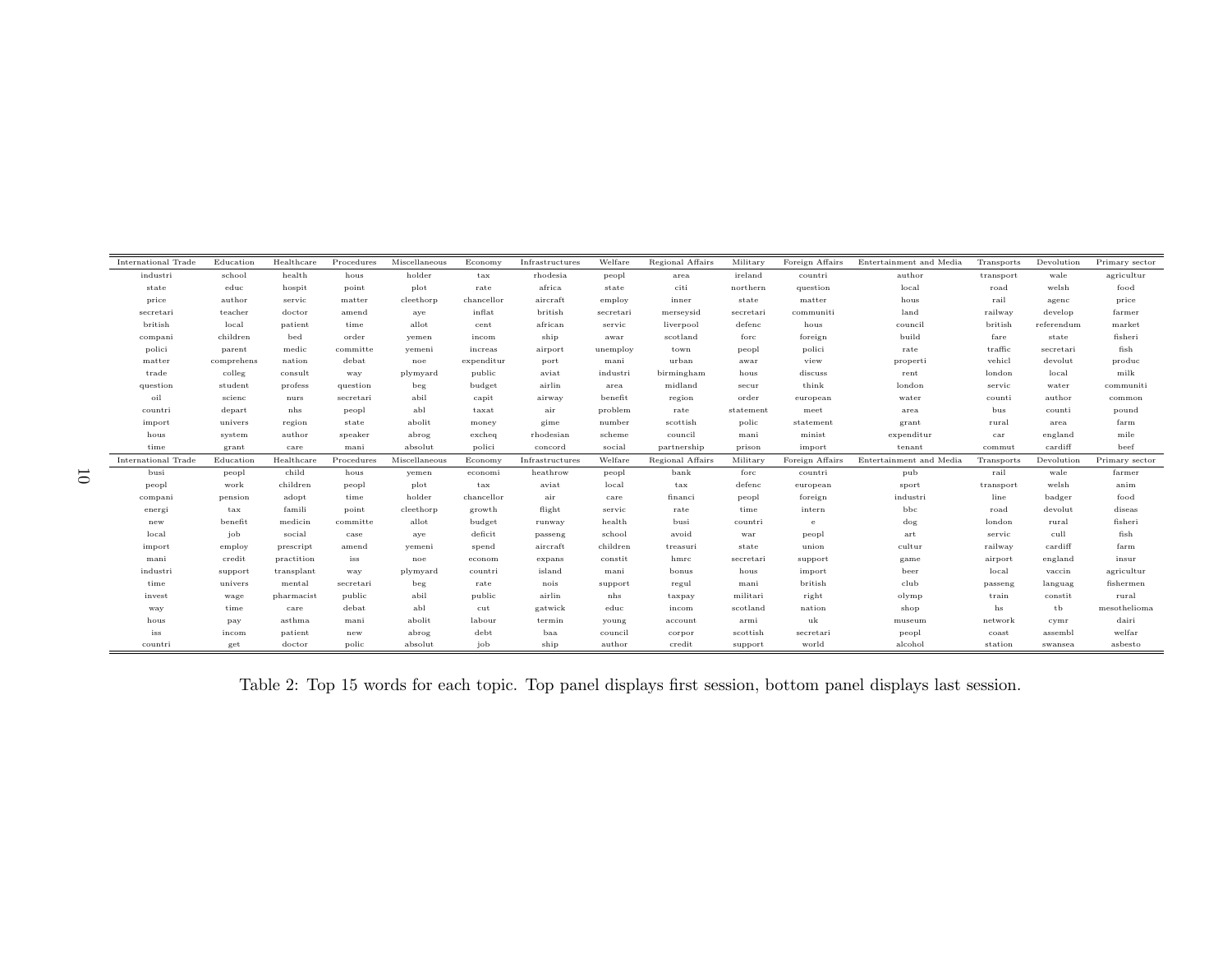

Figure 1: Topics with increasing degree of importance over time. Frequency refers to fraction of speeches in which the topic is discussed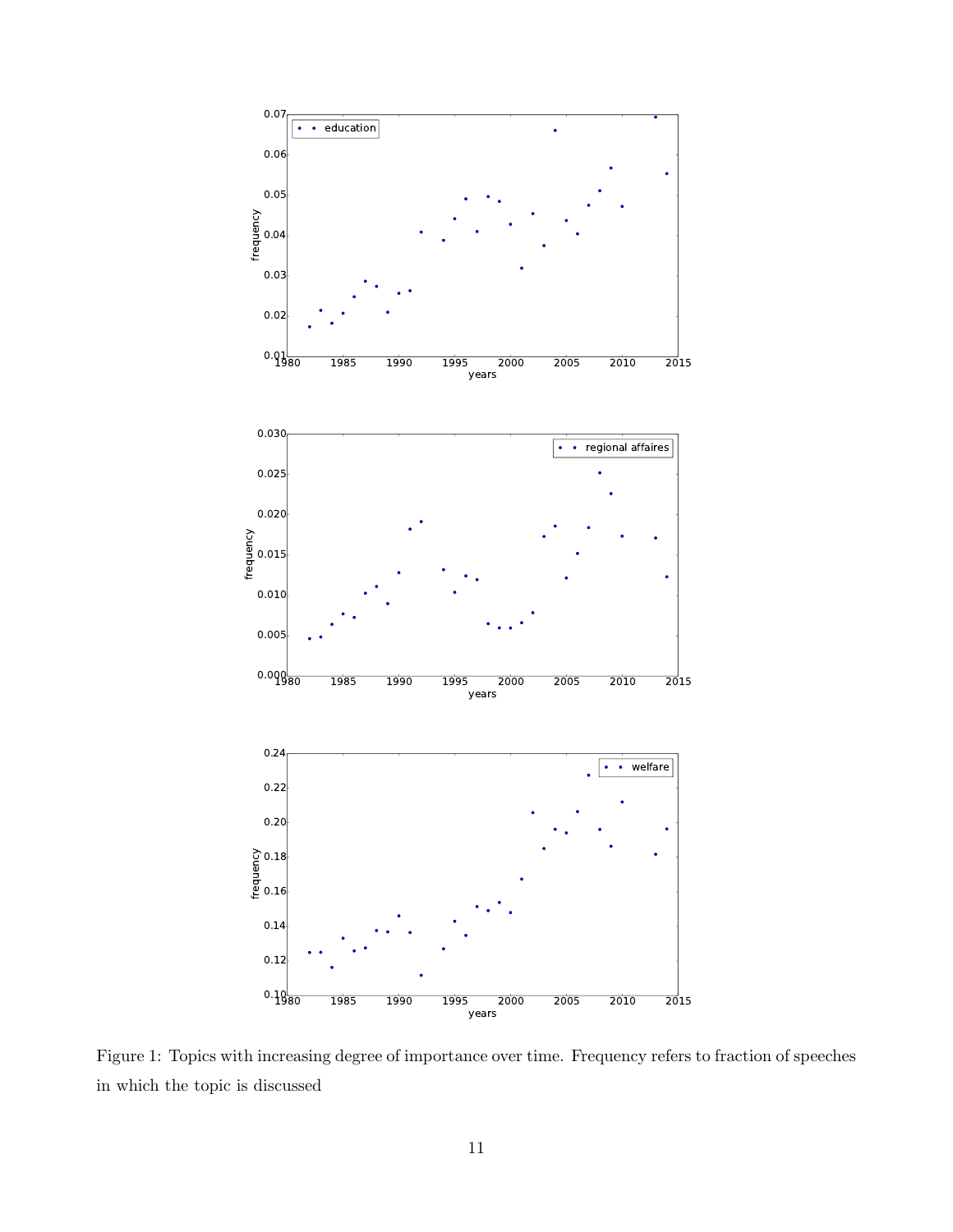

Figure 2: Topics with decreasing degree of importance over time. Frequency refers to fraction of speeches in which the topic is discussed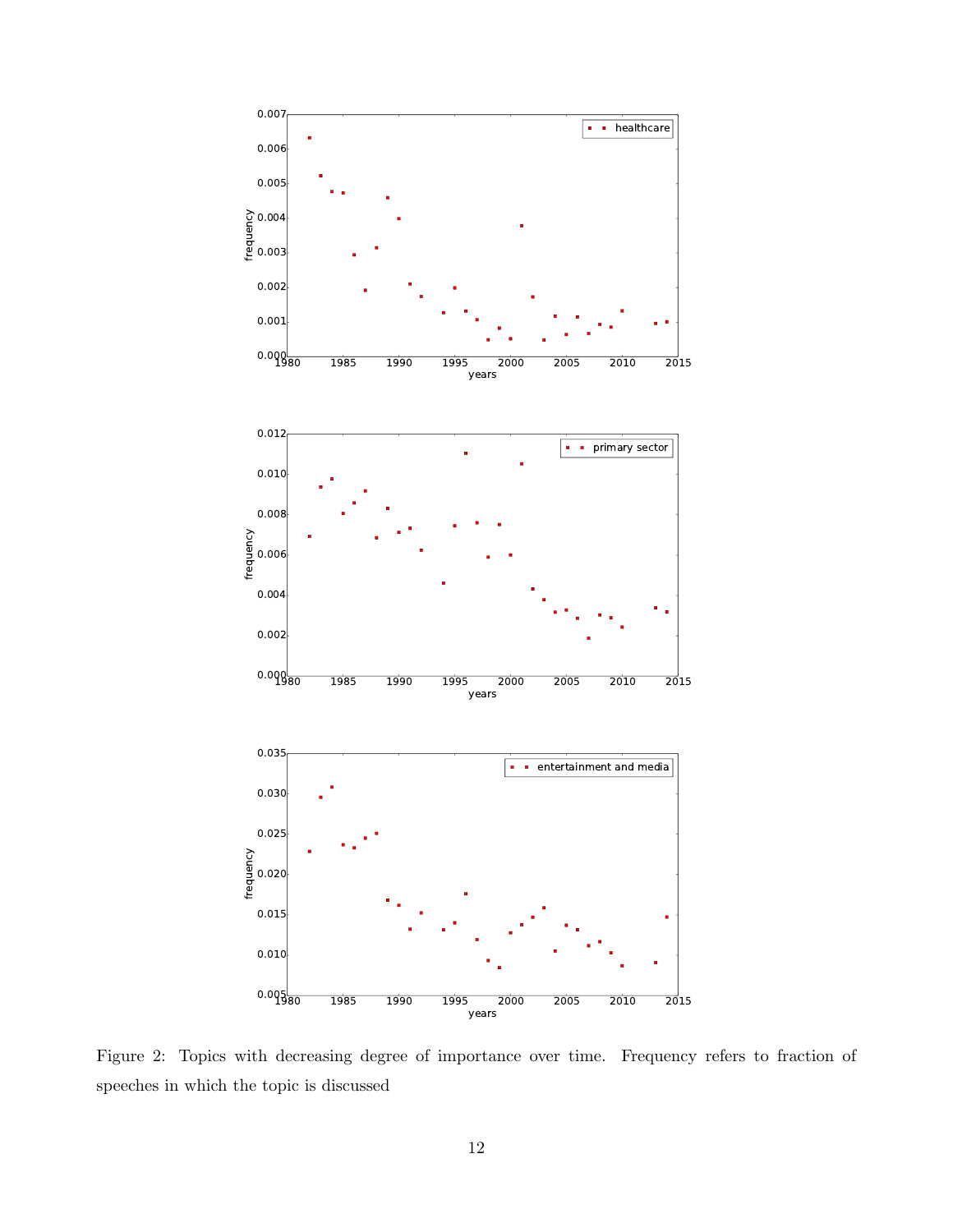#### 5.2 Mapping The Speaker Activity

In this section we focus on how to distinguish and effectively visualize the activity of the different speakers, in other words how to map each speaker's role in the complex system that the UK parliament constitutes. The first piece of information about each speaker's relative importance is given by the length of the speeches they give to the Parliament. We quantify such information in terms of the total number of words  $w_i$  spoken by individual  $i = 1, \ldots, N$ . As we will show in the following, the distribution of the speakers' verbosity appears to be strongly heterogeneous.

Needless to say, not only the length of each speech, but the content matters in determining the speaker's importance. In the previous section,  $DTM$  allowed us to identify the most significant  $T$  topics debated in the UK parliament, and the contribution of each speaker to the different subjects over time. Hence, for each session it is possible to describe the activity of each speaker  $i$  in terms of an activity vector

$$
\boldsymbol{p}_i = (p_i^{[1]}, \dots, k_i^{[T]}), \tag{1}
$$

where  $\alpha = 1, \ldots, T$  indicates the different topics and  $p_i^{[\alpha]}$  $\iota_i^{[\alpha]}$  indicates the fraction of time that the speaker i spends talking about topic  $\alpha$ . Such values can be inferred by looking at the words used by the different speakers in their speeches and matching them to the topics to which they are considered to be strictly related.  $p_i^{[\alpha]}$  $\frac{a}{i}$  can also be interpreted as the probability that, if we listen to a random speech of deputy i, she will be tackling topic  $\alpha$ . From the analysis of such vectors, we can identify different activity patterns. Stemming from this, it is for instance possible to obtain the similarity between the activity patterns of two speakers i and j by computing the Spearman correlation coefficient  $\rho(\mathbf{p}_i, \mathbf{p}_j)$  [33] or by mean of theoretic information measures, such as the Normalized Mutual Information  $NMI(\boldsymbol{p}_i, \boldsymbol{p}_j)$  [34]. Such activity features can also be used to cluster, classify and visualize the speakers, as discussed in other sections of this manuscript. In general, a low (high) value of  $p_i^{[\alpha]}$  $i^{[\alpha]}$  indicates a low (high) engagement of the speaker i with topic  $\alpha$ . However, to correctly take into account the speaker's contribution to a given topic, factors as the global importance of a given topic should be taken into account. If a topic is in general not strongly debated into the Parliament, a limited number of speeches concerning it should be sufficient to identify a speaker as a significant contributor. The significance of a topic  $\alpha$  for a speaker  $i$  can be easily determined by computing the Revealed Comparative Advantage (RCA) [35]:

$$
RCA_i^{[\alpha]} = \frac{\frac{p_i^{[\alpha]}}{\sum_{\alpha} p_i^{[\alpha]}}}{\frac{\sum_{i} p_i^{[\alpha]}}{\sum_{\alpha, i} p_i^{[\alpha]}}}.
$$
\n
$$
(2)
$$

If  $RCA_i^{[\alpha]} > 1$ , i.e.  $\frac{p_i^{[\alpha]}}{\sum_{\alpha} p_i^{[\alpha]}}$  $> \frac{\sum_i p_i^{[\alpha]}}{\sum_{\alpha,i} p_i^{[\alpha]}}$ , the fraction of time devoted by i to topic  $\alpha$  is greater than the average time devoted to the same topic by all speakers, and as a consequence topic  $\alpha$  is a significant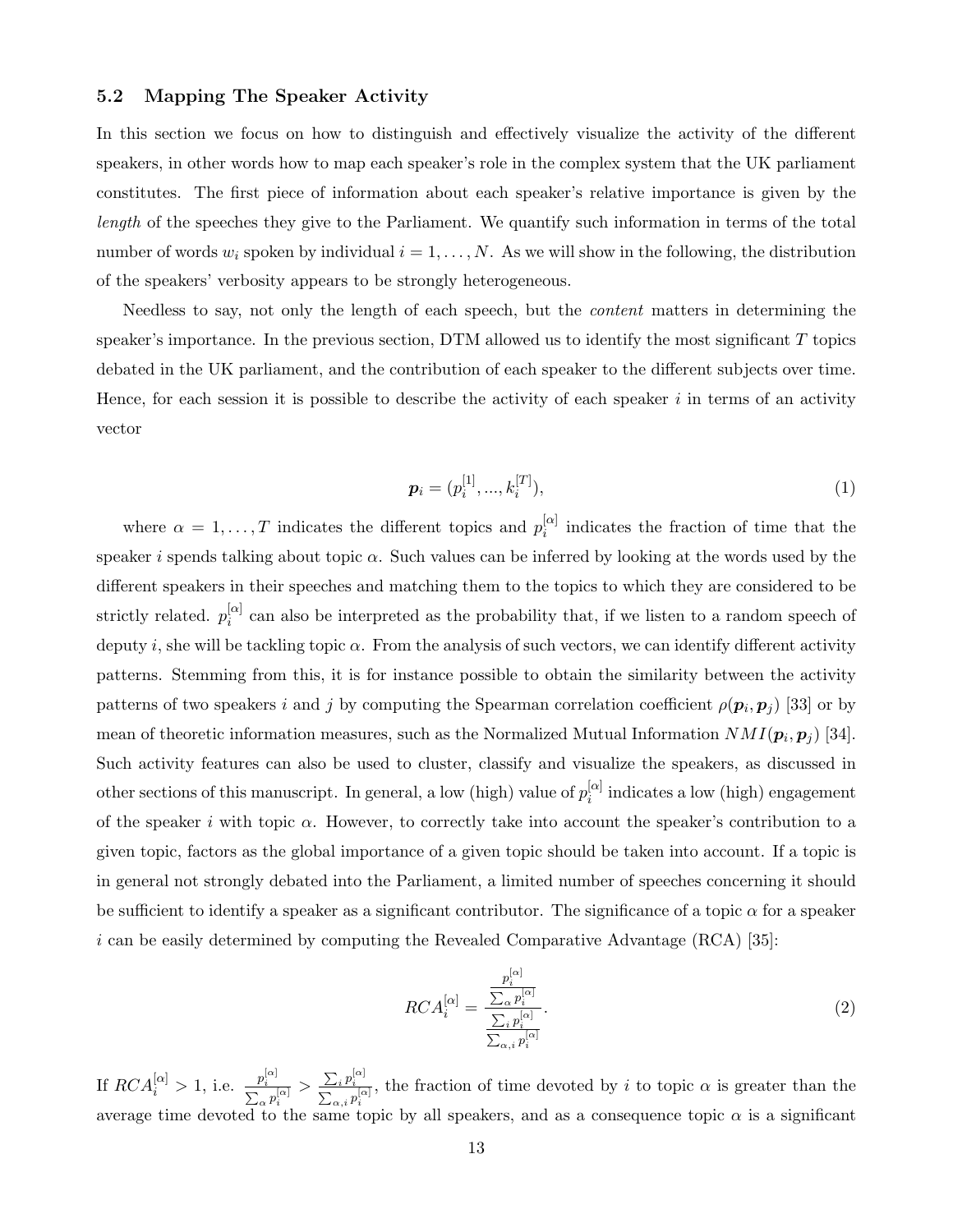topic for speaker *i*. We notice that, given  $p_i^{[\alpha]} < p_i^{[\beta]}$ , it is in general possible that  $\alpha$  is a significant topic for speaker i while  $\beta$  is not, in spite of being, since RCA correctly discounts the individual activity with the overall importance of a topic.

Starting from the individual activity vectors, the parliament activity vector  $P_i = (P_i^{[1]}$  $P_i^{[1]},...,P_i^{[T]})$ can be easily obtained as the average of the speakers' activity weighted for their verbosity, i.e.  $P_i^{[\alpha]} =$  $\frac{\sum_i w_i p_i^{[\alpha]}}{\sum_i w_i}$ . Analogously, activity vectors per parties can be obtained by performing the same operation and limiting the sum to the speakers belonging to a given group. Consequently, it is also possible to obtain RCA indexes per party across the different topics. An example is shown in Fig. 3 for session 5404.

In general, a topic-by-topic exploration of the activity patterns of the speakers provides very detailed insights about the speakers' profile. As a drawback, given the large number  $T$  of the considered topics, it is often difficult to visualize and evaluate it at a glance. An interesting information on the activity of each speaker is their capability to participate to the political debate in different topics. Such information can be synthetically evaluated by introducing the activity entropy  $s_i$ 

$$
s_i = -\sum_{\alpha} p_i^{[\alpha]} \ln p_i^{[\alpha]}.
$$
 (3)

By definition  $s_i \geq 0$ , with  $s_i = 0$  only when the activity of a speaker is completely focused on a single topic, i.e.  $p_i^{[\alpha]} = 0 \,\forall \alpha = 1, \ldots, N$  but one. Greater values of  $s_i$  indicates engagement in a variety of topics and are typical of generalist speakers which are able to deal with different political subjects. Conversely, low values point out to specialists, individuals who were able to construct their political careers thanks to their knowledge of specific areas, specialised skills and thematic persistence in their political speeches.

We are now ready to map the speakers' activity in the UK parliament by assigning each speaker their coordinates  $(s_i, w_i)$  and representing them as dots in the plane Entropy-Verbosity. Results for the speakers in session 5404 are shown in Fig. 4 As shown, the two variables appear to be not correlated and provide two orthogonal insights towards the activity of the different individuals. Indeed, for a fixed level of  $w_i$  speakers are found with very heterogenous values of  $s_i$  and viceversa. For convenience, we divide the speakers in different categories according to their coordinates. In particular we have

- specialized speakers for  $s_i < 1$ ;
- *mixed* speakers for  $1 \leq s_i < 2$ ;
- generalist speakers for  $s_i \geq 2$ ;

At the same time we differentiate between

• verbose speakers for  $w_i < 8 * 10^3$ ;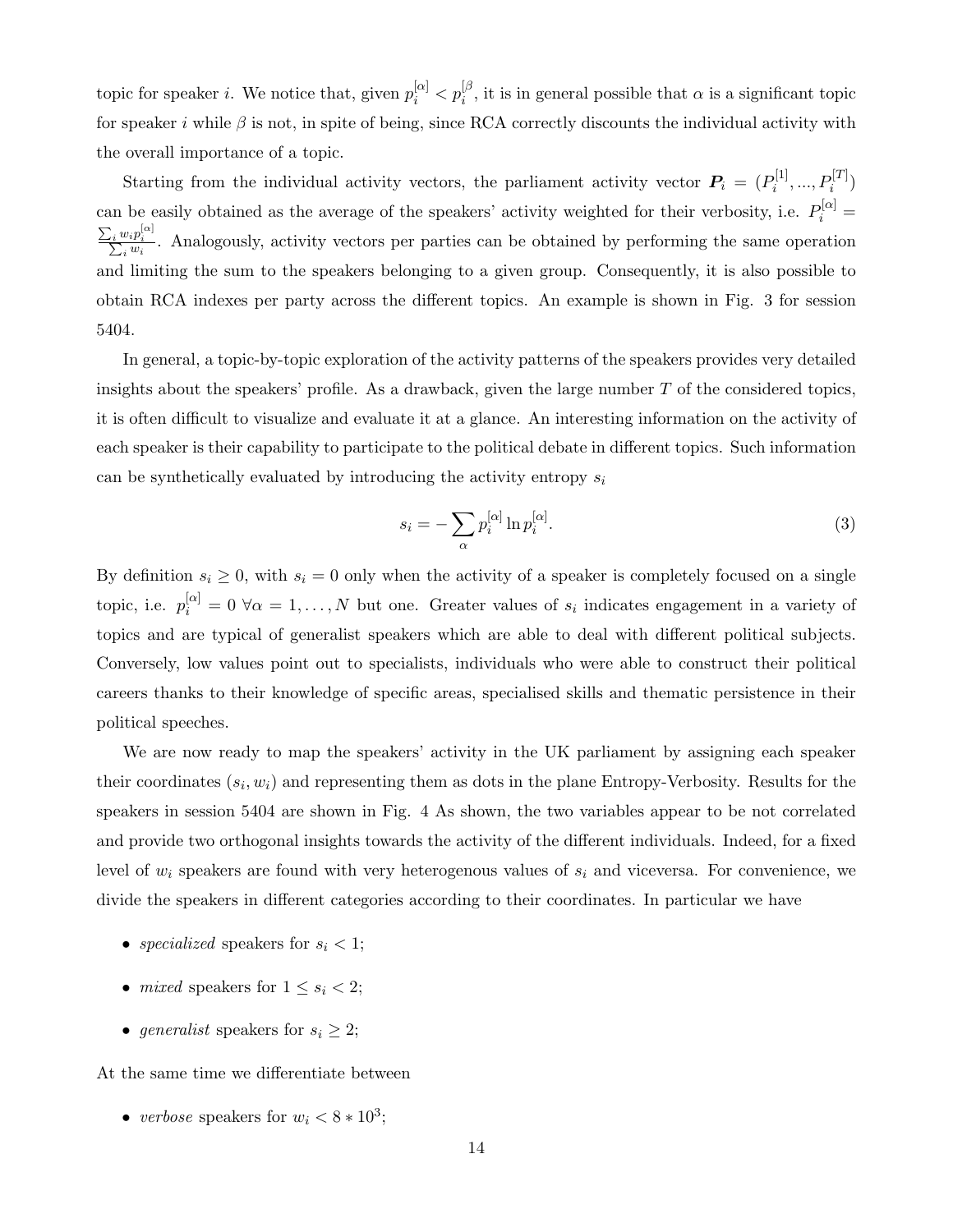

Figure 3: In this figure we show the RCA indexes across the different topics at the party level for session 5404 (black squares indicate  $RCA = 1$ , white squares indicate  $RCA = 0$ ). On the left, a heatmap display the fraction of time that each party assigns to a given topic. To understand if a party is a significant contributor to a topic, however, it is necessary to compare such times with the average one assigned to the same topic by all parties. In such a way it is possible to unveil, for instance, how both Labour and Conservatives are significant contributor for topics 7,8,9, in spite of such topics not being among the most debated ones in the parliament.

• succint speakers for  $w_i \geq 8 * 10^3$ ;

Altogether, we are able to distinguish six different regions of political activity. For future developments, it would be interesting to evaluate the evolution of the activity over time for the different speakers and associate their position in such map with their electoral results and political membership.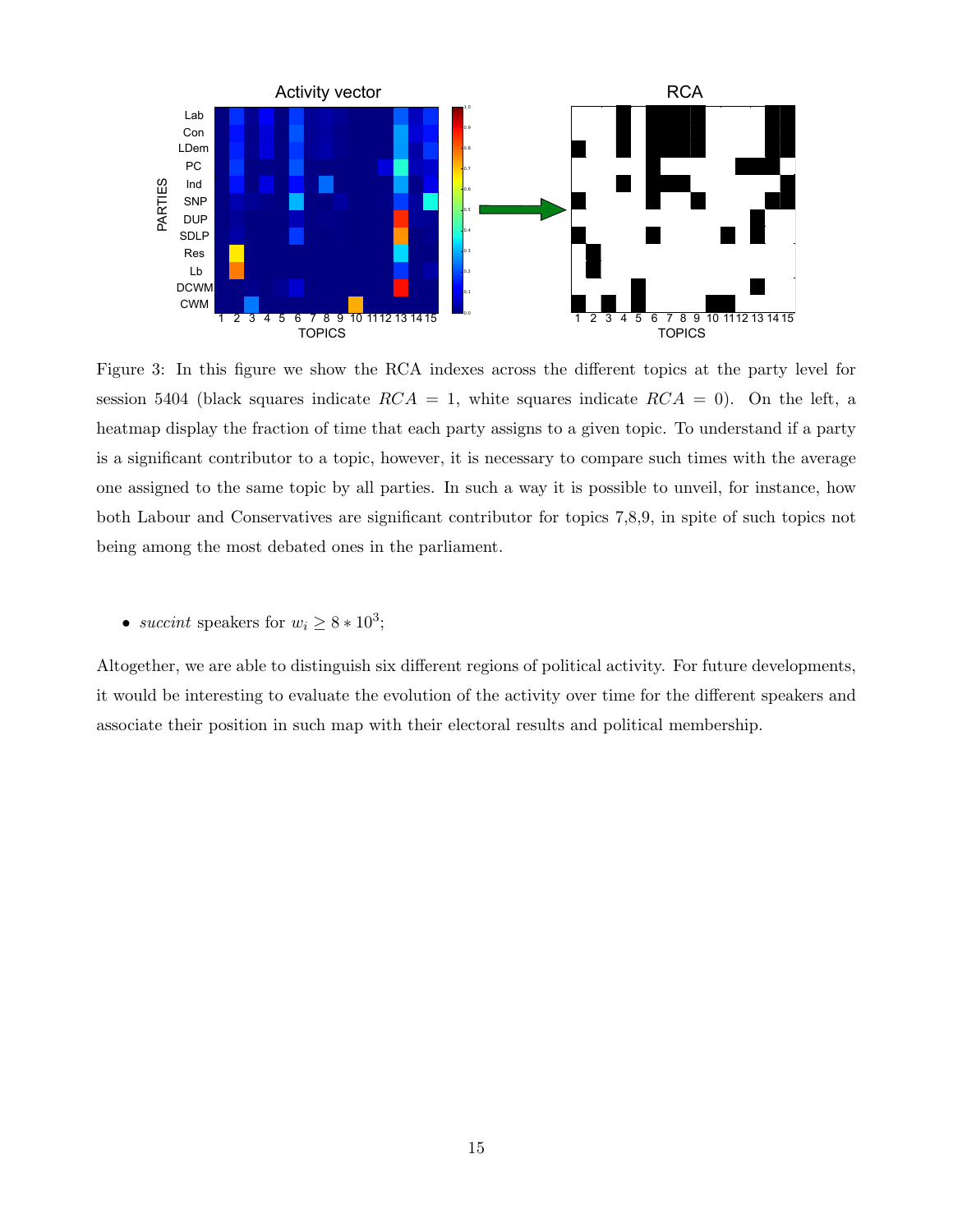

Figure 4: In such figure we show the scatter plot of the verbosity  $w_i$  against the activity entropy  $s_i$  for the different speakers for four different parties. For all of them, the two variables do not appear to be correlated, indicating that the information they provide is complementary. Indeed, for a fixed level of  $w_i$  speakers are found with very heterogeneous values of  $s_i$  and viceversa. According to the different values of  $(s_i, w_i)$  it is possible to characterize the speakers' activity according to six different regions, taking into account if they are succinct or verbose and if they are specialized or generalist in the topics they tackle.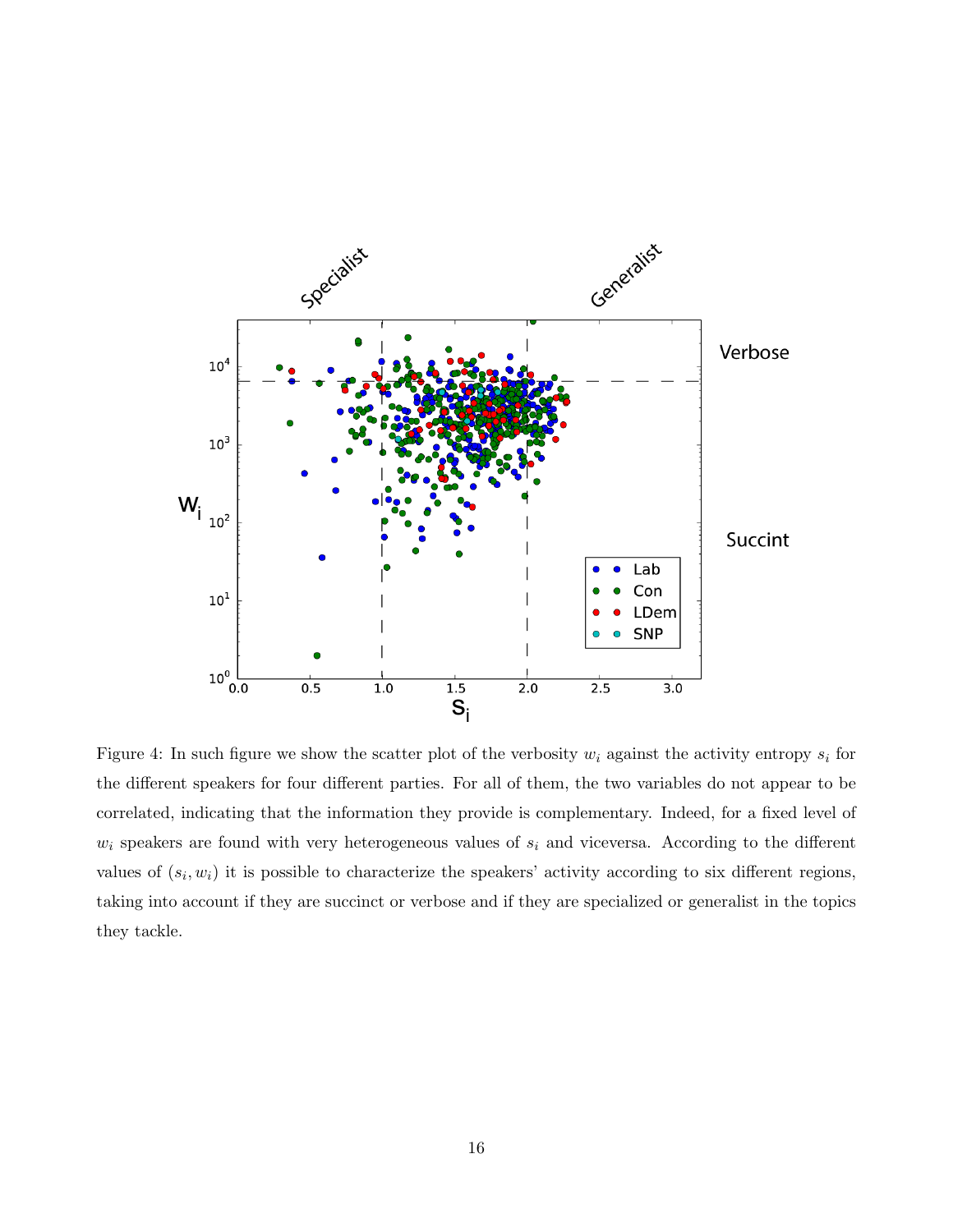#### 5.3 Topological Data Analysis

This section presents the results of the TDA applied to the results from the DTM analysis. Figure 5 presents the network constructed using the Mapper algorithm. Each node in the network represents a subset of politicians clustered according to Affinity Propagation algorithm. The network is colored so as to identify the different sessions to which each node belongs. An edge in the graph connects nodes that have politicians in common, which is why every node is only linked to nodes belonging to the previous or the subsequent session.

The first thing one should notice is that the number of clusters in the network varies significantly over time. This is due to the clustering algorithm. To better study the results, we identified the political era which each session belongs to. Fewer clusters were detected during periods of political stability mainly in the years in which Margaret Thatcher (1979-1990), and Tony Blair (1997-2007) held office.

Another analysis we focused on was the evolution of similar clusters over time. As Figure 6 shows, clusters defined by a high frequency on a singular topic (Healthcare in the example showed in Figure 6). Nodes belonging to subsequent years are connected, which means that there are politicians that tend to specialize on the same topic. In the example illustrated in Figure 6, at least 10% of politicians in connected nodes don't change their behavior over time, with picks of 64% in session 5303 (2005). Being more or less inclined to change ones behavior does not seem to correlate with time. In future work we hope to verify if this variation in behavior might be influenced by external historical factors.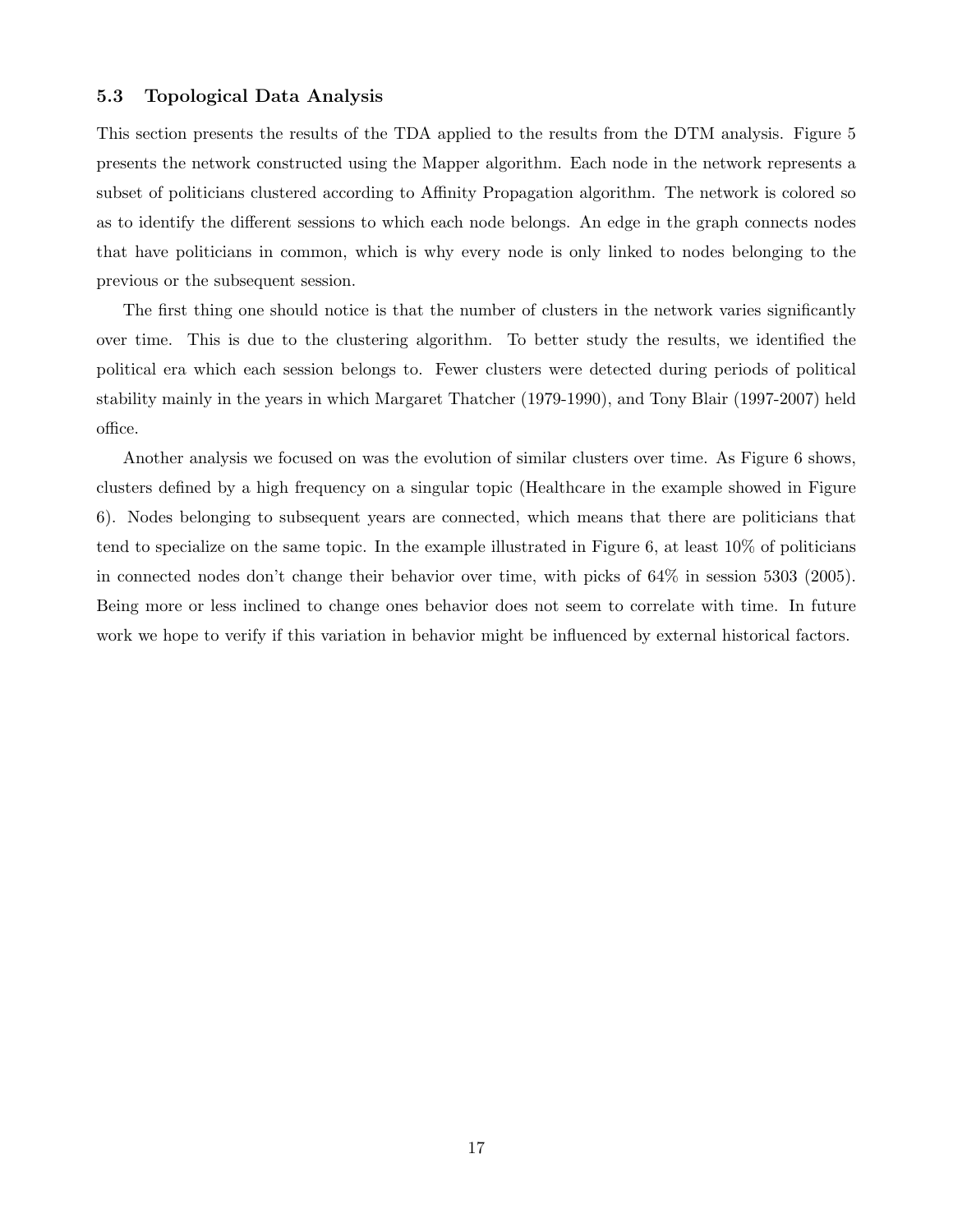

Figure 5: In this graph each node is a different subset of politicians, and edges connect nodes that have politicians in common. The color of each node represents a different session. Sessions are identified by the year of their beginning (eg. session 4701 corresponding to year 1974-1975 is identified by 1974). The vertical bands distinguish between different parliament terms, the horizontal bands on the top indicate which party ruled during those years (Labour (Red), Conservative (Blue)). The number of clusters in the network varies significantly over time. For example it can be seen that fewer clusters where detected during periods of political stability during which Margaret Thatcher (1979-1990), and Tony Blair (1997-2007) held office.



Figure 6: In this figure, only nodes with a median value for the topic 'Healthcare' greater or equal than 0.70 are selected. Nodes belonging to subsequent years are connected, which means that there are politicians that tend to specialize on the same topic over subsequent years. In the graph it is depicted the distribution of topics in each node selected in the network on the left. On the x-axis the politicians belonging to a node are represented, and on the y-axis the percentage of time talked on a certain topic over the session the node belongs to. It is clear from this graph, that the clusters are well defined and each of them contains politicians with a preference for talking about 'Healthcare.'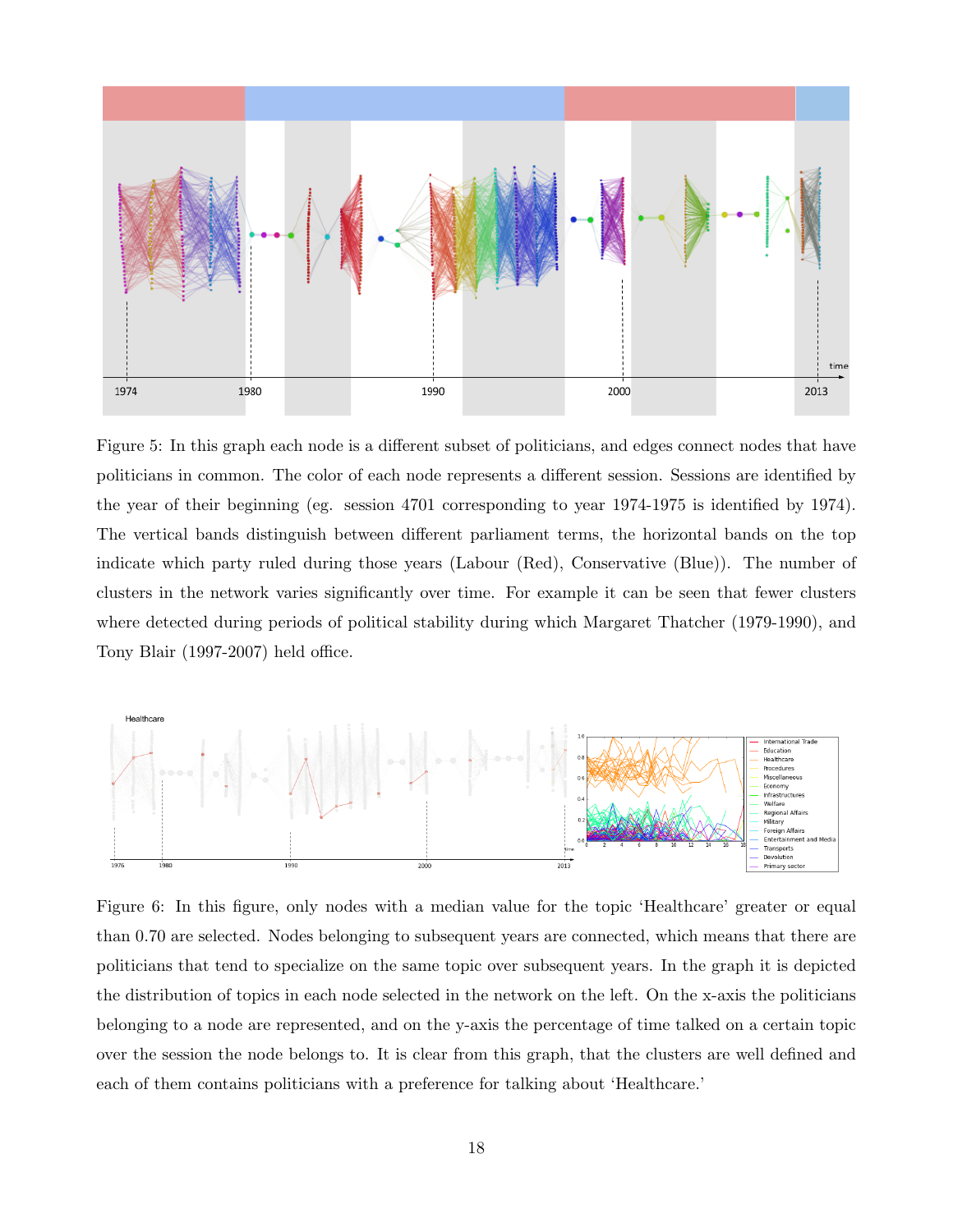# 6 Concluding remarks and future work

This paper has been an exploratory effort with the intention to pave the way towards a data driven understanding of politics and political institutions. We have proposed the use of dynamic topic modeling and topological analytical techniques to capture policy issues and their dynamics through unstructured political texts. We applied the methods on data referring to the UK House of Commons, uncovering two main results. First, we demonstrated the possibility of classifying Members of the Parliament according to their speeches' semantic content and verbosity. Second, we identified global patterns of political activity that suggest period of relative political cohesion or homogeneity. The findings generate a number of captivating research questions and hypotheses, such as:

- Can we systemically identify policy leaders and their effects on overall policy discussion and implementation process?
- Can we construct a robust framework that measures political structural stability by observing unstructured data?

In addition, our work lends itself to potentially useful policy applications. Results suggest that it feasible to track the performance and progress of individual MPs and parties with respect to specific policy issues, thus building the base for a data science framework to check the transparency and accountability of political agents. Other applications include the evaluation of novel indices of political stability and cohesion.

In future work we plan to extend our study by incorporating sentiment analysis. While a political agent's stance on a particular bill becomes a matter of public record – crystallized in the stark binary 'yea' or 'nae' vote, data driven methods to profile their evolution to that position and their general disposition toward an entire policy topic are currently lacking [36]. Despite this, to further our aim of empirically investigating policy debate dynamics, we must account for some form of political opinion rather than relying solely on a speaker's topical content. Sentiment analysis of the traditional flavor will provide some information on political stance. We suspect that sentiment analysis on a per topic basis may even discriminate between parties taking opposite views on an topic – although preliminary work using the Stanford Sentiment Treebank [37] shows that overall sentiment in the House of Commons has a strong negative skew. We will analyze the sentiment results on a per-speaker, per-topic basis using the TDA method defined above, allowing us to answer questions regarding both individual and party level dynamics through the space of political positions.

We also intend to investigate whether the topical and sentiment information extracted from unstructured data is a predictor of political success. More specifically, we will use Random Forests to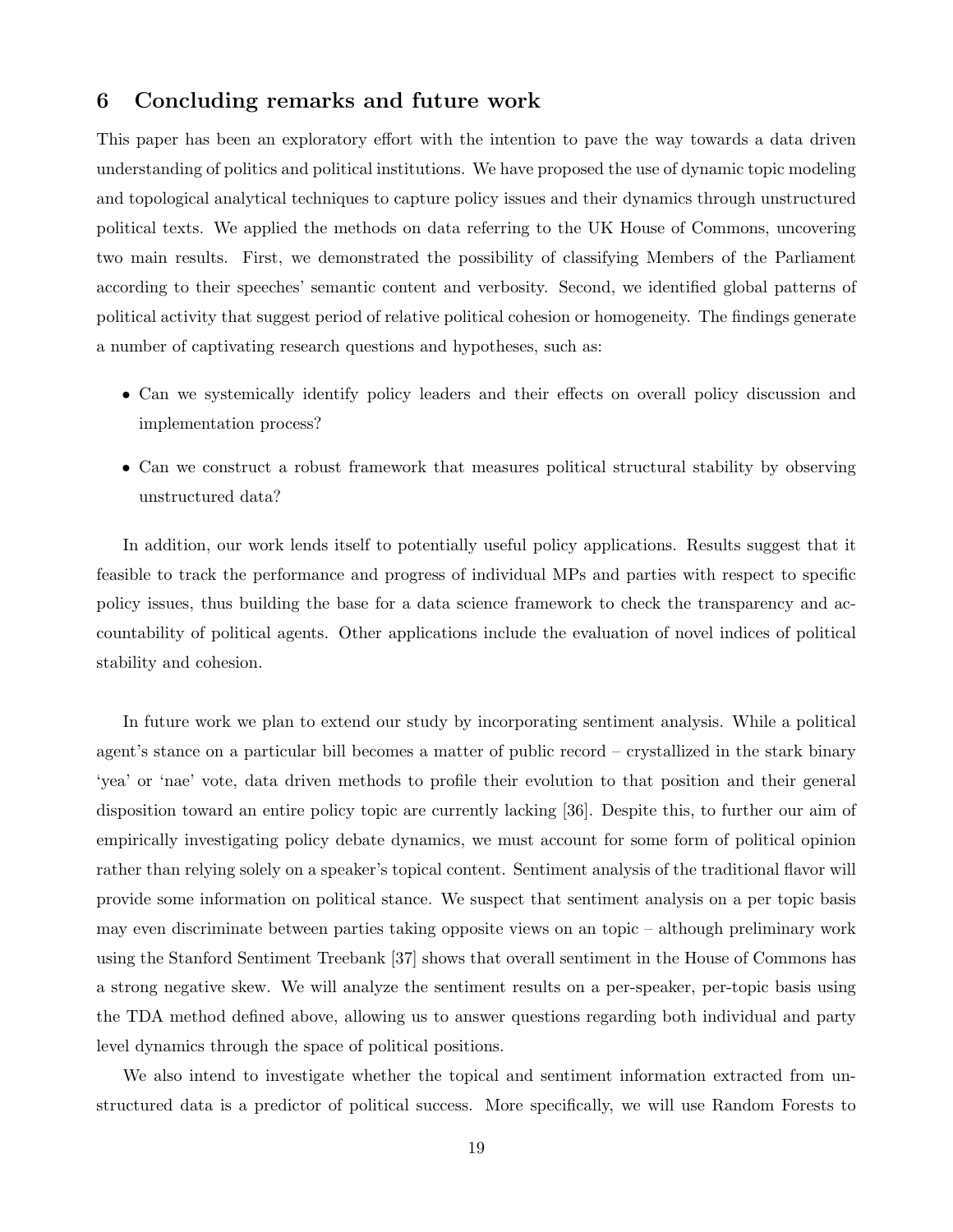study whether this kind of information predicts re-election of an individual, and perform an analysis of relative importance of these factors. Lastly, we will repeat topological data analysis analysis taking into consideration party membership of each politician, in order to track the evolution of the inner structure of the parties over time.

# 7 Acknowledgments

The authors acknowledge support from the Spanish MICINN Project CSD2010-00034 (SimulPast CONSOLIDER-INGENIO 2010).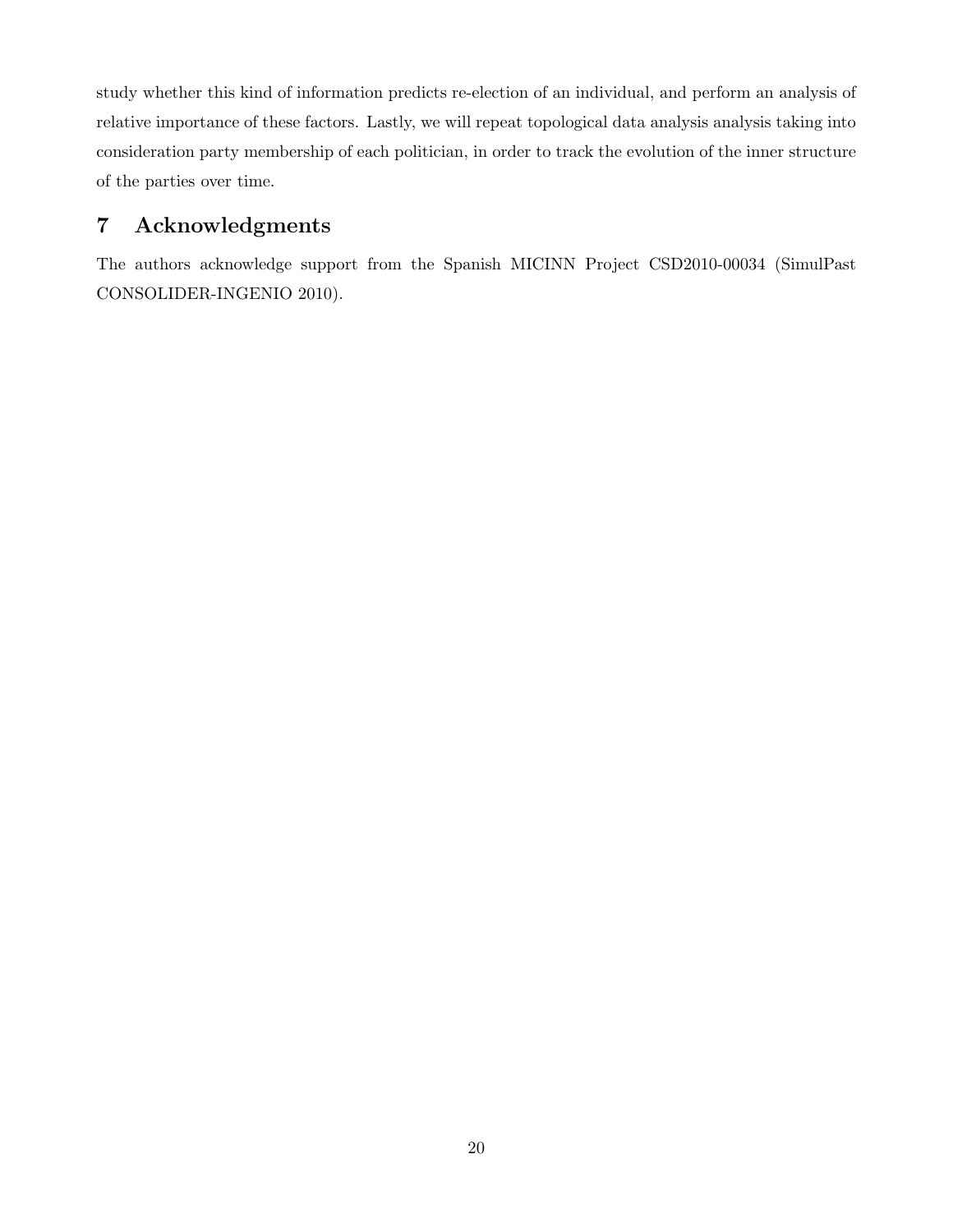# A Appendix: Model Selection: How to decide on the number of topics?

Model selection, i.e. deciding the best values for the parameters of a model, is the key step to ensure the optimal performance of a model in balancing the two most important sources of error, bias and variance, resulting from the tradeoff between generalization capacity and flexibility of the model [38]. One of the most common and powerful approaches to deal with this is cross-validation. When the data set does not contain a large number of instances, k-fold cross-validation is preferable in order to reduce the variability of the results. This approach involves creating a training and a validation set for each round, randomly dividing the set of observations into k groups approximately equal sized, called folds, and use one for validation and the remain k-1 for training [39].

when using dynamic topic modeling, one of the important model parameters that needs to be fixed beforehand is the number of topics. To assess the performance of each trained model during the k-fold cross-validation scheme, a metric of goodness of the fit must be selected. In regression problems, MSE is the preferable metric. For DTM, there is no consensus or approach in the literature. Selecting this parameter value with a k-cross validation scheme is extremely computational expensive, that the usual way to approach this is to select the number of topics based on experience.

We have approached the problem differently. We have divided the observation data set in 37 time slices (each corresponding to a session) and selected 12 of them equally spaced in time. For each of the 12 slices, we have trained a LDA (Latent Dirichlet Allocation) model and then selected the optimal number of topics by the majority rule. We mimicked the essence of Random Forests [40], with the difference that we gad LDA model instead of a Tree, and a training set selected ad-hoc instead of a bootstrapping sample. For the LDA, there are two industry-standard metrics generally used to assess the number of topics, Maximum Likelihood and perplexity. We used the log likelihood function to select the number of topics that yields the maximum likelihood of the model.

For each of the time slice considered, we did 5-fold cross-validation to assess the performance of 10,15,20,25 and 30 topics and chose the number of topics that maximized the log likelihood. We used the package "topicmodels for R [41], and the functions  $LDA()$  with Gibbs sampling and logLik().

For 7 out of the 12 data sets, the log likelihood was maximized when the number of topics was 15, and the mean of the number of topics for the 12 data sets was 13.75; consequently we chose 15 as the optimal number of topics.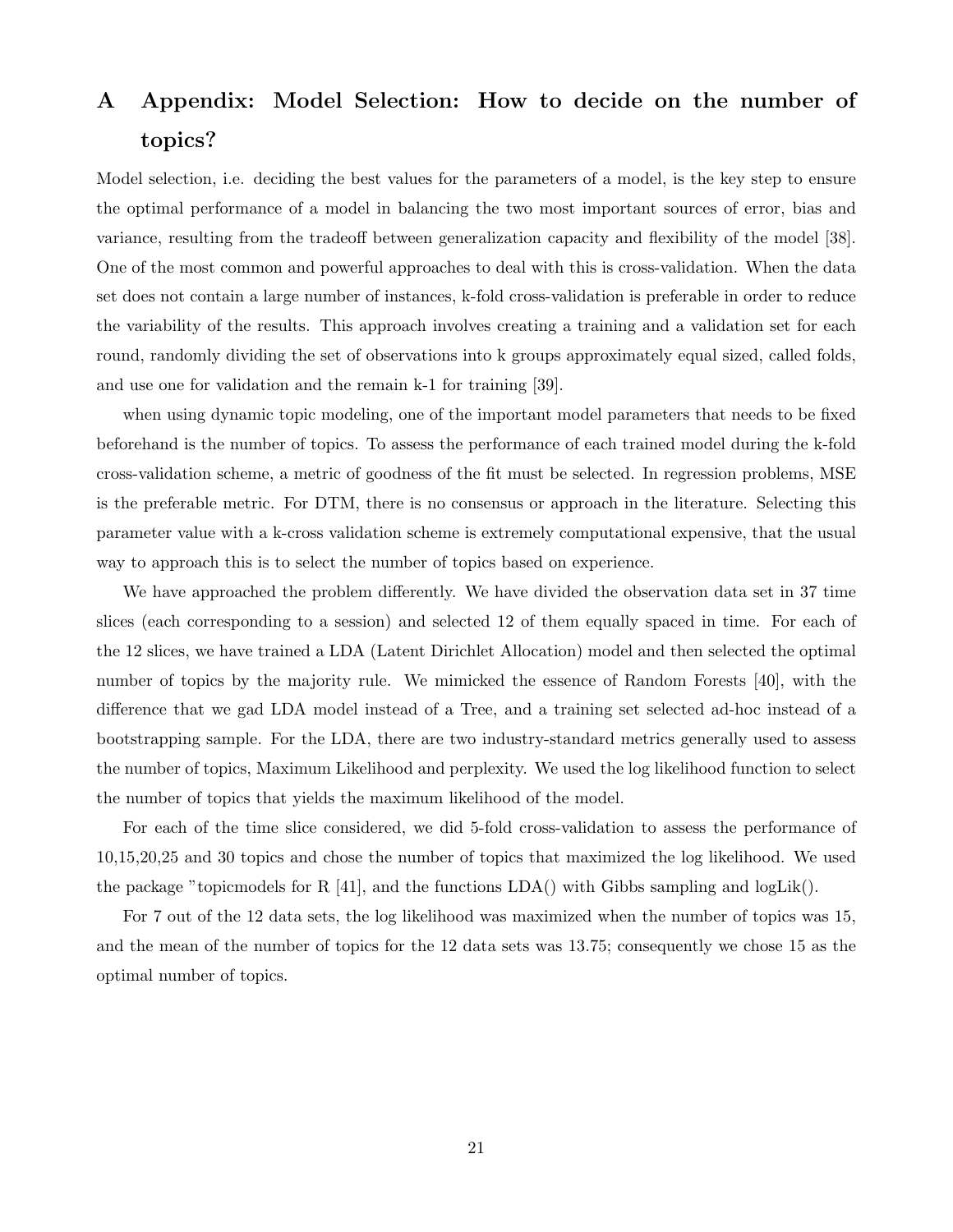# References

- [1] R. Axelrod and W. D. Hamilton, "The evolution of cooperation," Science, vol. 211, no. 4489, pp. 1390–1396, 1981.
- [2] W. B. Arthur, "Complexity and the economy," science, vol. 284, no. 5411, pp. 107-109, 1999.
- [3] J. Lampel and A. Bhalla, "The role of status seeking in online communities: Giving the gift of experience," Journal of Computer-Mediated Communication, vol. 12, no. 2, pp. 434–455, 2007.
- [4] S. Battiston, G. Caldarelli, M. D'Errico, and S. Gurciullo, "Leveraging the network: a stress-test framework based on debtrank," 2015.
- [5] P. Cairney, "Complexity theory in political science and public policy," Political Studies Review, vol. 10, no. 3, pp. 346–358, 2012.
- [6] D. Easton, A framework for political analysis, vol. 25. Prentice-Hall Englewood Cliffs, NJ, 1965.
- [7] C. Hay and D. Wincott, "Structure, agency and historical institutionalism," Political studies, vol. 46, no. 5, pp. 951–957, 1998.
- [8] R. Young, "Post-structuralism: An introduction," 1981.
- [9] O. Sunkel and G. Zuleta, "Neo-structuralism versus neo-liberalism in the 1990s," Cepal Review, 1990.
- [10] R. Jervis, System effects: Complexity in political and social life. Princeton University Press, 1998.
- [11] Y. P. Rhee, "Complex systems approach to the study of politics," Systems research and behavioral science, vol. 17, no. 6, p. 487, 2000.
- [12] G. R. Teisman and E.-H. Klijn, "Complexity theory and public management: An introduction," Public Management Review, vol. 10, no. 3, pp. 287–297, 2008.
- [13] R. Geyer and S. Rihani, Complexity and public policy: a new approach to twenty-first century politics, policy and society. Routledge, 2010.
- [14] P. Cairney, Understanding public policy: Theories and issues. Palgrave Macmillan, 2011.
- [15] F. R. Baumgartner and B. D. Jones, Agendas and instability in American politics. University of Chicago Press, 2010.
- [16] S. Workman, B. D. Jones, and A. E. Jochim, "Information processing and policy dynamics," Policy Studies Journal, vol. 37, no. 1, pp. 75–92, 2009.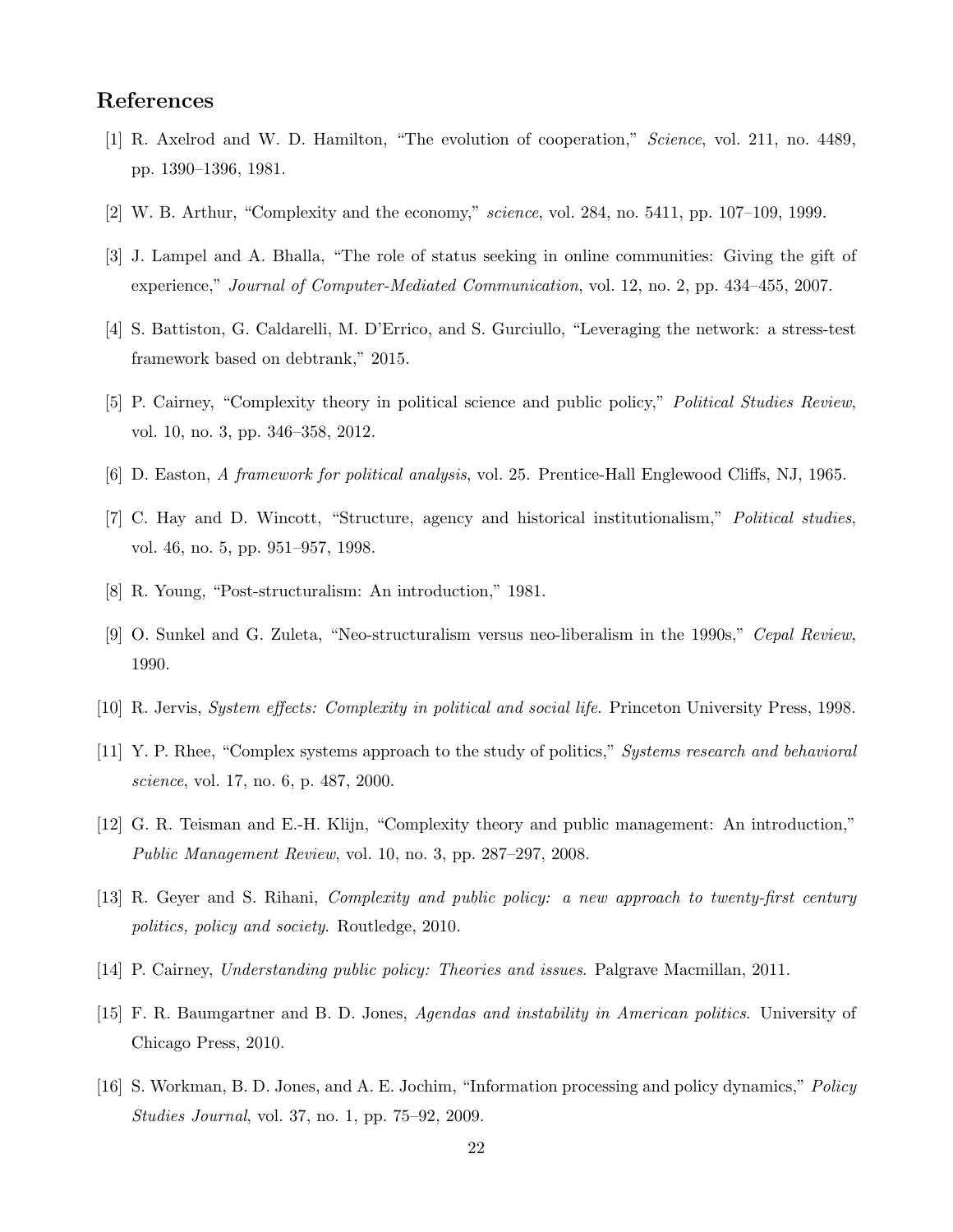- [17] H. A. Simon, "Bounded rationality in social science: Today and tomorrow," Mind & Society, vol. 1, no. 1, pp. 25–39, 2000.
- [18] R. L. Henshel and W. Johnston, "The emergence of bandwagon effects: A theory," The Sociological Quarterly, vol. 28, no. 4, pp. 493–511, 1987.
- [19] R. Schmitt-Beck, "Bandwagon effect," The International Encyclopedia of Political Communication, 2008.
- [20] R. Geyer, "Can complexity move uk policy beyond evidence-based policy makingand the audit culture? applying a complexity cascadeto education and health policy," Political Studies, vol. 60, no. 1, pp. 20–43, 2012.
- [21] T. Escher, "Theyworkforyou. com. analysis of users and usage for uk citizens online democracy," UK Citizens Online Democracy, 2011.
- [22] C. Collins, F. B. Viegas, and M. Wattenberg, "Parallel tag clouds to explore and analyze faceted text corpora," in Visual Analytics Science and Technology, 2009. VAST 2009. IEEE Symposium on, pp. 91–98, IEEE, 2009.
- [23] D. Ramage, E. Rosen, J. Chuang, C. D. Manning, and D. A. McFarland, "Topic modeling for the social sciences," in NIPS 2009 Workshop on Applications for Topic Models: Text and Beyond, vol. 5, 2009.
- [24] H. M. Wallach, "Topic modeling: beyond bag-of-words," in Proceedings of the 23rd international conference on Machine learning, pp. 977–984, ACM, 2006.
- [25] D. M. Blei, "Probabilistic topic models," Communications of the ACM, vol. 55, no. 4, pp. 77–84, 2012.
- [26] D. M. Blei and J. D. Lafferty, "Dynamic topic models," in Proceedings of the 23rd international conference on Machine learning, pp. 113–120, ACM, 2006.
- [27] L. Hong and B. D. Davison, "Empirical study of topic modeling in twitter," in Proceedings of the First Workshop on Social Media Analytics, pp. 80–88, ACM, 2010.
- [28] S. Gurciullo, A. Herzog, P. John, and S. Mikhaylov, "Policy topics and their networks: Nlp and network analysis of uk house of commons debates," in European Conference on Complex Systems Proceedings, sep 2014.
- [29] G. Carlsson, "Topology and data," Bulletin of the American Mathematical Society, vol. 46, no. 2, pp. 255–308, 2009.